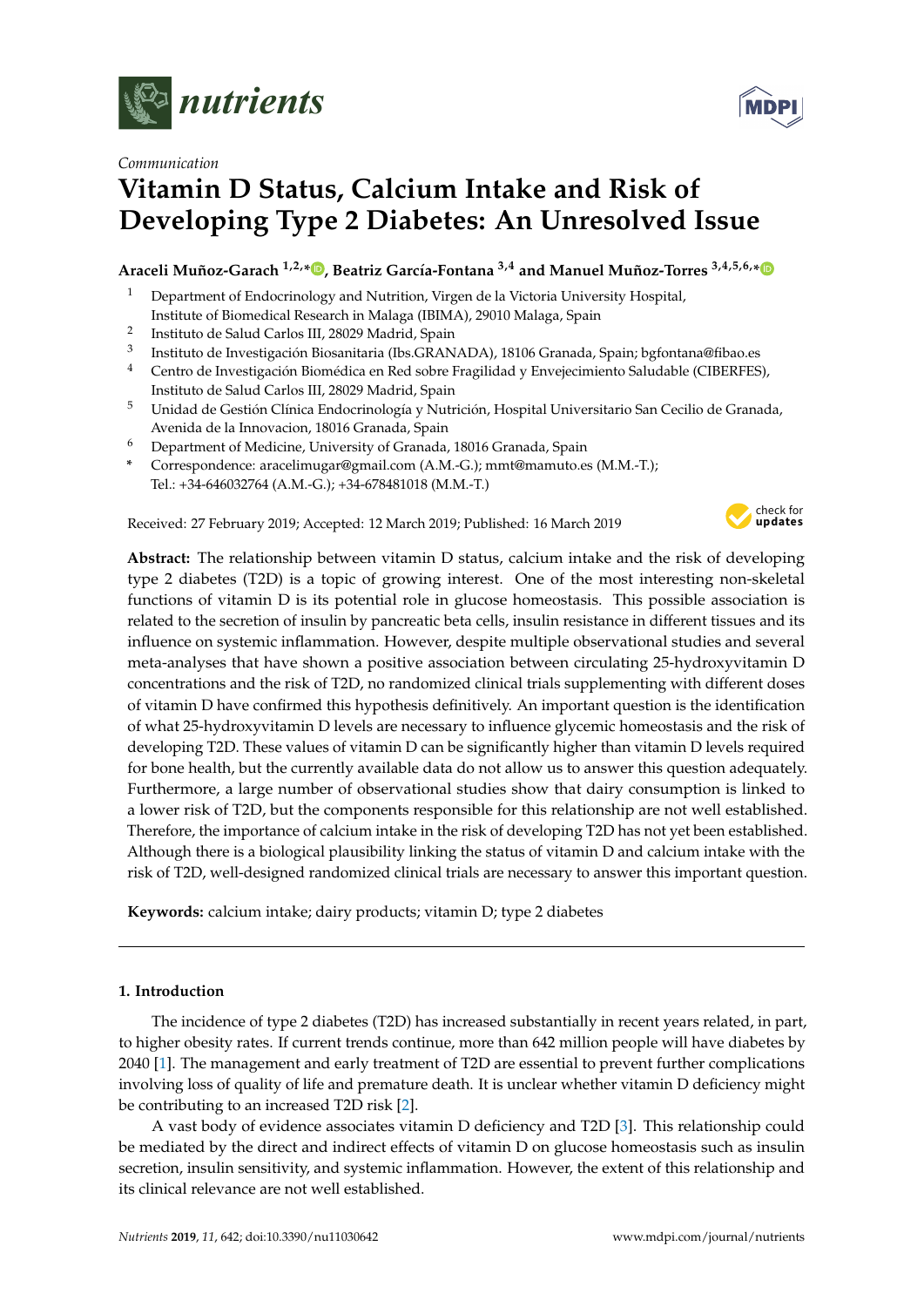There is no doubt that vitamin D homeostasis is of vital importance for skeletal health, being especially important for bone mineralization. Moreover, recent studies have demonstrated that low vitamin D concentrations are related to other pathologic conditions that were not previously considered, such as insulin resistance, T2D, metabolic syndrome and cardiovascular diseases. All these diseases could potentially be developed as a result of vitamin D deficiency [\[4](#page-11-3)[–6\]](#page-11-4).

Moreover, the evidence linking milk and, in particular, calcium intake, insulin secretion and sensitivity has been related to glucose homeostasis in both prediabetes and T2D [\[7](#page-11-5)[–9\]](#page-11-6). However, the main clinical studies conducted to confirm this hypothesis have yielded inconsistent results.

The aim of the present review is to summarize the recent evidence linking vitamin D and calcium intake with the development of T2D. We also analyzed different intervention studies with vitamin D supplements to determine their influence on glucose metabolism.

#### **2. Methods**

We performed a comprehensive literature search on PubMed to identify peer-reviewed articles on vitamin D levels, vitamin D supplementation and T2D prevention published until December 2018. Search strategies included the following search terms: vitamin D intake, vitamin D supplementation, 25-hydroxyvitamin D, calcium intake, dairy products, type 2 diabetes, impaired glucose tolerance, insulin resistance, insulin sensitivity, β-cell function and obesity.

We included a selection of papers that showed original research articles in humans mainly published in English language; and also in vitro studies, observational studies (prospective and retrospective) and randomized controlled trials. Finally, we reviewed meta-analyses published compiling all studies information. Priority was given to larger studies (according to number of patients included) and the most recent and strongest available evidence.

#### **3. Vitamin D and Type 2 Diabetes (T2D)**

#### *3.1. Vitamin D Physiology and Glucose Homeostasis*

The term vitamin D includes vitamin D2 or ergocalciferol and vitamin D3 or cholecalciferol. The main metabolites of vitamin D, which differ in their hydroxylation patterns, are 25-hydroxyvitamin D or calcidiol (25(OH)D) and 1,25-dihydroxyvitamin D3 or calcitriol (1,25-(OH) $_2$ D<sub>3</sub>). In humans, the main sources of vitamin D come from the skin through the cutaneous synthesis of vitamin D3 and, to a lesser extent, from the intake of foods rich in vitamins D2 and D3 or supplements. Circulating vitamin D is bound to vitamin D binding protein (DBP), which transports it to the liver, there vitamin D25-hydroxylase converts it to 25(OH)D. This form of vitamin D is primarily converted to the most biologically active form,  $1,25-(OH)<sub>2</sub>D$  in the kidneys. This transformation is done by the enzyme 25-hydroxyvitamin D-1alpha-hydroxylase (CYP27B1). The presence of CYP27B1 in multiple tissues, which also express the vitamin D receptor, suggests that vitamin D could play an important function beyond bone metabolism.

Both in vitro and in vivo studies have reported that vitamin D may play an important role in the maintenance of pancreatic beta cell function [\[10\]](#page-11-7). This effect could have different explanations. It could be induced by the activation of the vitamin D receptor (VDR) located in pancreatic beta cells. It was suggested by the study results that showed how mice without VDR have impaired insulin secretion [\[11\]](#page-11-8) and the addition of calcitriol to the culture medium stimulated pancreatic islets and resulted in an increased insulin secretion [\[12\]](#page-11-9).

Moreover, vitamin D could also influence insulin secretion by regulating calcium channel opening and closure. Calcitriol participates as a chemical messenger interacting with different receptors regulating calcium flux in beta cells. They are located on the phospholipid layers of plasma membranes. For this reason, calcium is essential for appropriate insulin secretion by pancreatic beta cells; and, therefore, insufficient vitamin D may alter normal insulin secretion through alterations in calcium flux in beta cells [\[13,](#page-11-10)[14\]](#page-12-0). In relation to this, the regulation of the protein calbindin, a calcium-binding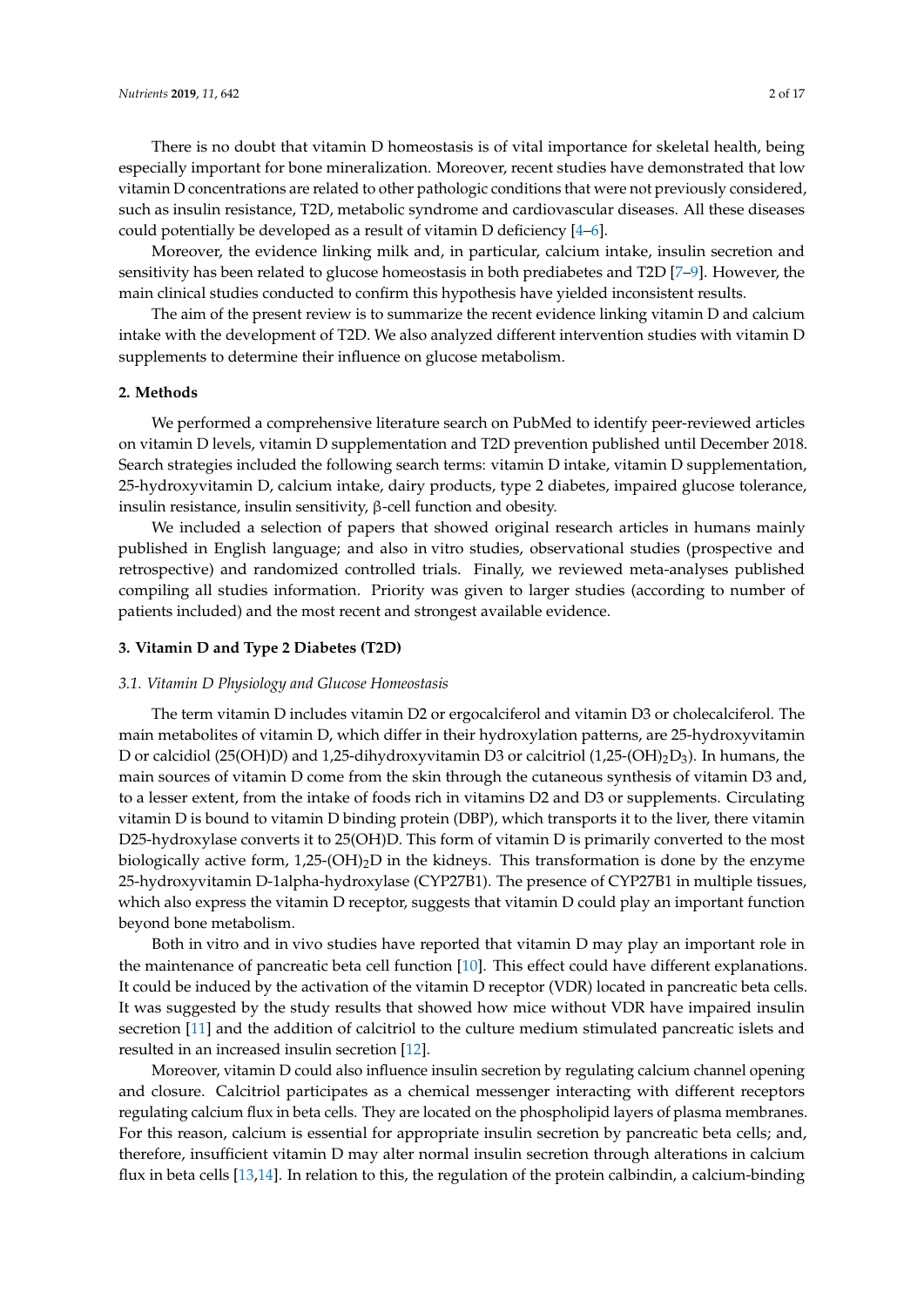protein, by vitamin D may be another mechanism influencing insulin secretion. In addition, preclinical studies show that vitamin D can reduce the hyperactivity of the renin angiotensin system and, thus, improve the functioning of beta cells (Leung PS. Nutrients 2016 [\[15\]](#page-12-1)).

An adequate vitamin D level can also improve insulin resistance pathways associated with diabetes. It is caused mainly by alterations in calcium flux and concentration through the cell membranes of insulin-responsive tissues [\[16\]](#page-12-2). The regulation of extracellular and intracellular calcium concentrations may promote dephosphorylation of glucose transporter-4 (GLUT-4) driving a reduced insulin-stimulated glucose transport [\[14](#page-12-0)[,17\]](#page-12-3). The 1,25-(OH)<sub>2</sub>D stimulates the expression of insulin receptors and, therefore, stimulates insulin sensitivity. In addition, calcitriol could also improve insulin sensitivity activating the peroxisome proliferator-activated delta receptor (PPAR-d), a transcription factor that regulates fatty acids metabolism in adipose tissue and the skeletal muscle. Another interesting study indicates that insulin resistance may also be reduced by the specific effects of calcitriol on hepatic lipid synthesis and glucose output, and on skeletal muscle (Leung PS. Nutrients 2016 [\[15\]](#page-12-1)).

Calcitriol has a central role in a wide variety of metabolic pathways by binding to the VDR, and the measurement of its substrate 25(OH)D is an important marker for health risks. This receptor is expressed in an assortment of cells, such as in the pancreatic beta cells of Langerhans, but also in liver, adipose tissue, and muscle cells [\[18,](#page-12-4)[19\]](#page-12-5). The VDR and the  $1\alpha$ -hydroxylase, the enzyme catalyzing calcidiol to calcitriol conversion, are expressed in primary preadipocytes and recently differentiated adipocytes [\[18\]](#page-12-4). Therefore, in vitro studies suggest that calcitriol regulates the growth of human adipose tissue and its remodeling. Moreover, fat tissue is a storage site for vitamin D [\[19\]](#page-12-5). In contrast, a higher body mass index (BMI) is associated to lower vitamin D concentrations. Vitamin D, a fat-soluble hormone, is sequestered in the adipose tissue and, consequently, only small quantities are available for circulation [\[20\]](#page-12-6). On the other hand, since the concentrations of 25(OH)D in serum and adipose tissue are closely related, obesity can reduce serum 25(OH)D through volumetric dilution and the distribution of 25(OH)D in larger fat volumes [\[21\]](#page-12-7).

Vitamin D could also shorten the effects of chronic inflammation, and it is well established that it plays a key role in the pathogenesis of T2D. Therefore,  $1,25(OH)_2D$  can protect against cytokine-induced apoptosis of beta cells directly regulating the activity and expression of cytokines, with an improvement in insulin sensitivity [\[22\]](#page-12-8). Moreover, vitamin D demonstrated the possibility of deactivating inflammatory cytokines associated with insulin resistance and promoting calbindin expression which involves protection from apoptosis [\[23\]](#page-12-9). Finally, vitamin D also reduces the accumulation of advanced glycation products in experimental studies [\[24\]](#page-12-10). These products are related with the development of T2D complications and have been involved with insulin resistance. Vitamin D functions related with glucose homeostasis are summarized in Figure [1.](#page-3-0)

#### *3.2. Vitamin D Status and Its Relationship with T2D in Cross-Sectional and Longitudinal Studies*

Serum 25(OH)D concentrations have been noticed to be inversely associated with glucose homeostasis, insulin resistance, and beta cell function, and forecast lower risks of both metabolic syndrome and T2D [\[25](#page-12-11)[–27\]](#page-12-12). Numerous clinical studies have associated vitamin D inadequacy with the development of insulin resistance in different populations, not only in adults [\[5](#page-11-11)[,28](#page-12-13)[,29\]](#page-12-14) but also in children [\[30,](#page-12-15)[31\]](#page-12-16).

Consistently, higher baseline 25(OH)D levels have been found to predict better beta cell function and lower glucose levels in subjects at risk for T2D in longitudinal studies [\[32\]](#page-12-17). Overall, data from observational studies strongly support an association between low vitamin D status and incidence of T2D [\[33–](#page-12-18)[35\]](#page-13-0).

We discuss in this review the largest prospective articles and some meta-analyses. In 2013, Afzal et al. published the results of a prospective cohort study that included 9841 participants who were followed-up for 29 years. They found an odds ratio for the development of T2D of 1.5 (95% CI 1.33–1.70) between the lowest and the highest quartile of 25(OH)D [\[34\]](#page-13-1). More recently, Park et al. measured 25(OH)D levels in a cohort of 903 adults without diabetes or prediabetes, these authors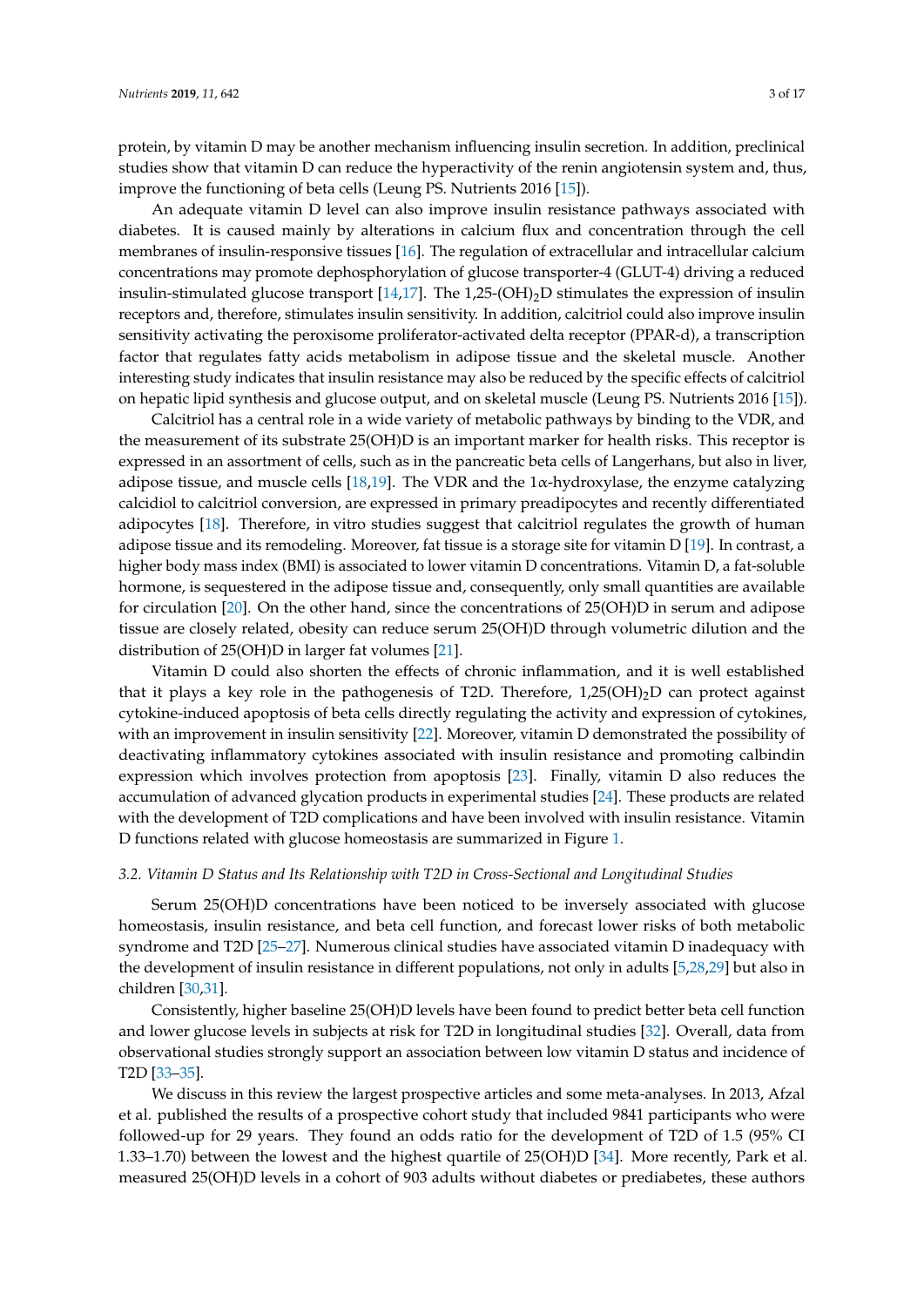found an inverse dose-response association between 25(OH)D concentration and risk of diabetes. They proposed a target 25(OH)D of 50 ng/mL; higher than the levels previously suggested in other studies, in the attempt to influence and reduce the incidence rate of diabetes [\[36\]](#page-13-2). These data are consistent with the levels published recently by Avila-Rubio et al. in postmenopausal women, the authors link values of  $25(OH)D > 45$  ng/dL in these women with better glycemic indexes measured by homeostasis model assessment (HOMA) [\[37\]](#page-13-3).

<span id="page-3-0"></span>

Figure 1. Vitamin D functions related with glucose homeostasis.

The multicenter EPIC-InterAct study measured plasma 25(OH)D metabolites: non-epimeric  $25(OH)D_3$ , 3-epi-25(OH)D<sub>3</sub> and 25(OH)D<sub>2</sub>. They identified that plasma non-epimeric 25(OH)D<sub>3</sub> (the major component of total 25(OH)D) was inversely associated with T2D, whereas 3-epi-25(OH)D<sub>3</sub> was positively associated with the incidence of T2D, and  $25(OH)D<sub>2</sub>$  was not associated with T2D [\[38\]](#page-13-4).

Another large cohort was The Melbourne cohort, which included a sample of middle-aged Australians, the authors showed how vitamin D status was inversely associated with the risk of T2D and, apparently, this association cannot be explained by reverse causality [\[39\]](#page-13-5). If the association was due to reverse causality, then a much stronger association would be expected to be observed in the first few years of follow-up.

The meta-analysis conducted by Song et al. included 21 observational studies with 76,220 subjects in total; the authors found a 38% lesser risk of developing T2D in the highest baseline reference category of 25(OH)D compared to the lowest one (95% CI 0.54–0.70) [\[35\]](#page-13-0).

Despite the consistency of these results, all these were observational studies and estimation of causality cannot be completely excluded because of residual confounding agents.

#### *3.3. Vitamin D Supplementation and Risk of T2D: Randomized Trials and Meta-Analysis*

In the last decade, more than ten well-designed, randomized trials evaluated the effect of vitamin D3 supplementation on glucose homeostasis in subjects at risk for T2D and showed inconsistent results. We have selected a set of studies that analyzed outcomes related to the objectives of this review. Table [1](#page-5-0) summarizes the main results of these studies.

In Table [1](#page-5-0) we describe the main findings of the largest trials. Sollid et al. [\[40\]](#page-13-6) conducted a randomized clinical trial with approximately 500 prediabetes subjects comparing vitamin D versus placebo for the prevention of T2D. They supplemented with 20,000 IU cholecalciferol weekly and after one year, no significant differences were reported between those receiving vitamin D and those taking placebo in any of the glycemic or inflammatory markers and blood pressure, regardless of baseline serum 25(OH)D concentrations.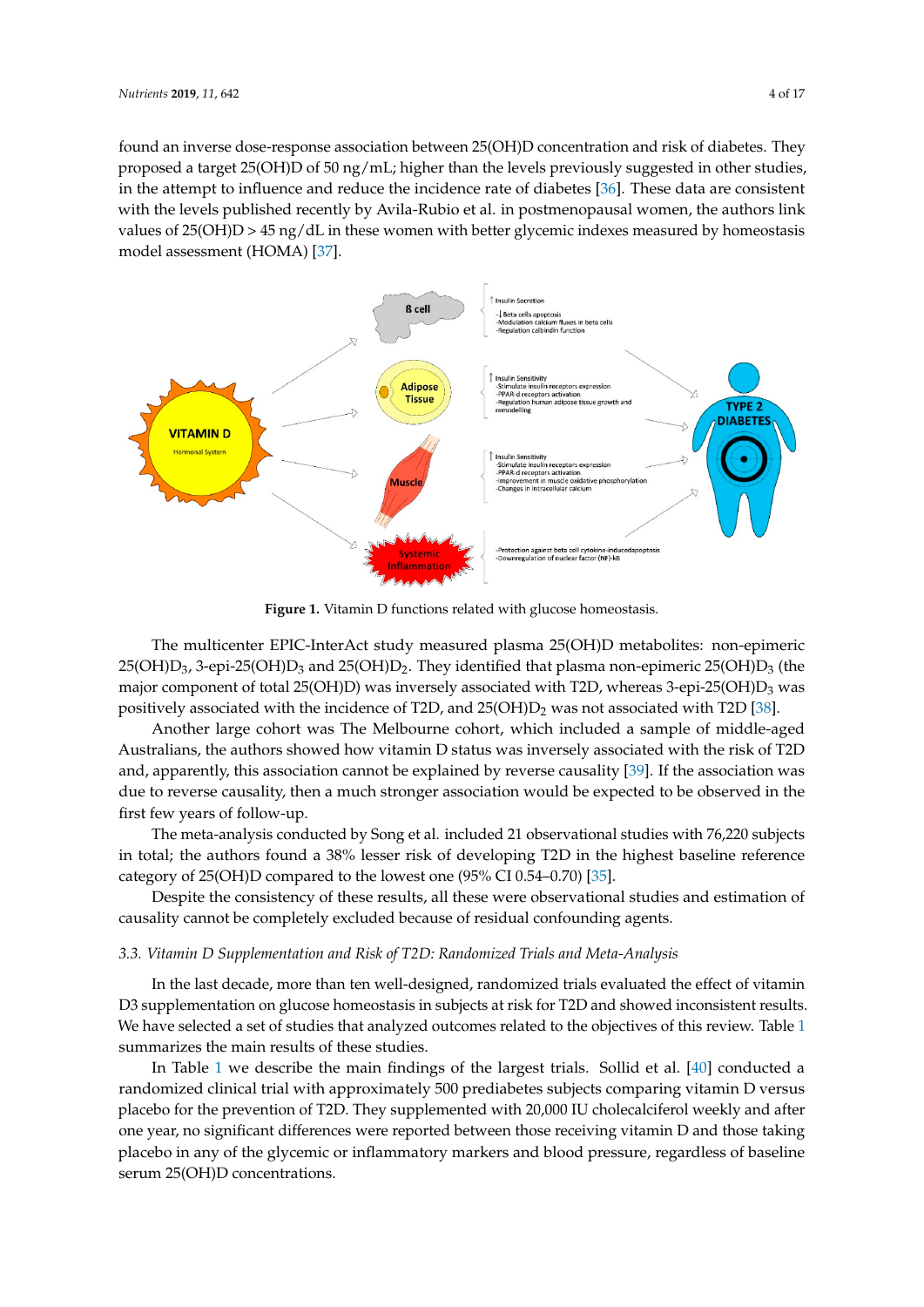Two years later, Forouhi et al. [\[41\]](#page-13-7) compared, in another large randomized trial including 340 prediabetes or at risk of developing T2D subjects, the effect of supplementation with cholecalciferol or ergocalciferol (both 100,000 IU/month) versus placebo, for four months. Prediabetes was estimated by the Cambridge Risk Score [\[42\]](#page-13-8). Despite vitamin D supplementation, neither ergocalciferol or cholecalciferol, resulted in increased  $25(OH)D<sub>2</sub>$  and  $25(OH)D<sub>3</sub>$  concentrations. No differences in HbA1c concentration were found between groups. It is important to point out that only half of the subjects had concentrations of  $25(OH)D < 50$  nmol/L. This data could influence the results.

Their results are in accordance with previous findings by Davidson et al. [\[43\]](#page-13-9). They supplemented a cohort of Latino and African Americans subjects with prediabetes and hypovitaminosis D at baseline for one year. They used a cholecalciferol dose sufficient to raise serum 25(OH)D levels into the upper-normal range versus placebo. They did not find any effect on insulin secretion or sensitivity, nor the proportion of subjects who developed T2D or whose oral glucose tolerance test became normal [\[43\]](#page-13-9).

However, it is possible to find some positive effect on glycemic markers in some studies. In this line, Gagnon et al. [\[44\]](#page-13-10) reported when they performed a post hoc analysis only including subjects with prediabetes, an improvement in insulin sensitivity indices was observed. Previously, they gave a supplement of calcium carbonate 1200 mg and cholecalciferol 2000–6000 UI daily to subjects with glucose intolerance or recently diagnosed diabetes, but they found no effect on insulin sensitivity or secretion, and beta cell function. So, despite most clinical randomized trials failing to show a favorable effect of vitamin D supplementation on glycemic control, insulin sensitivity indices, and incident T2D [\[40,](#page-13-6)[41,](#page-13-7)[43](#page-13-9)[–49\]](#page-13-11) in subjects at risk for diabetes, there is some interesting evidence supporting a beneficial effect of vitamin D on beta cell function. In fact, Mitri et al. [\[50\]](#page-13-12) reported in 2011 a significant improvement in insulin secretion in 92 prediabetic subjects who were overweight or obese and at risk for T2D. They were supplemented with cholecalciferol 2000 IU daily and calcium carbonate versus placebo for four months. An important restriction of the above described studies is that they were not designed specifically to assess glycemic homeostasis and the results found correspond to post hoc analyses.

Although not being designed for this purpose, we would like to point out the results of the Vitamin D and Omega-3 Trial (VITAL), a large-scale trial that evaluated high-dose vitamin D supplementation. This study was designed to evaluate the effect of supplementation with vitamin D on incidence of invasive cancer or cardiovascular events versus placebo. Overall, no differences were found between groups. However, in Black Americans a potential beneficial effect was found in cancer mortality [\[51\]](#page-14-0).

A recent meta-analysis conducted by Rafiq et al. showed an inverse relationship; higher vitamin D concentrations were associated with lower BMI in T2D patients and non-diabetic subjects at risk for T2D. But this association was more pronounced in T2D patients. Moreover, the correlation was directly associated to the BMI quartiles, so the highest BMI quartile had the greatest correlations in both populations, both T2D and non-diabetic [\[52\]](#page-14-1).

Tang et al. [\[53\]](#page-14-2) published a meta-analysis and did not find an effect of vitamin D supplementation on the incidence of T2D. However, the authors suggested a possible dose-response effect of vitamin D supplementation to improve glucose and insulin metabolism among non-diabetic adults. They postulated a possible benefit of taking vitamin D supplements in higher doses for the primary prevention of T2D.

In summary, studies were very heterogeneous in terms of design, duration, and type of supplement administered and participants characteristics. It is noteworthy that adherence to the treatment would have played a major role in arguing these results.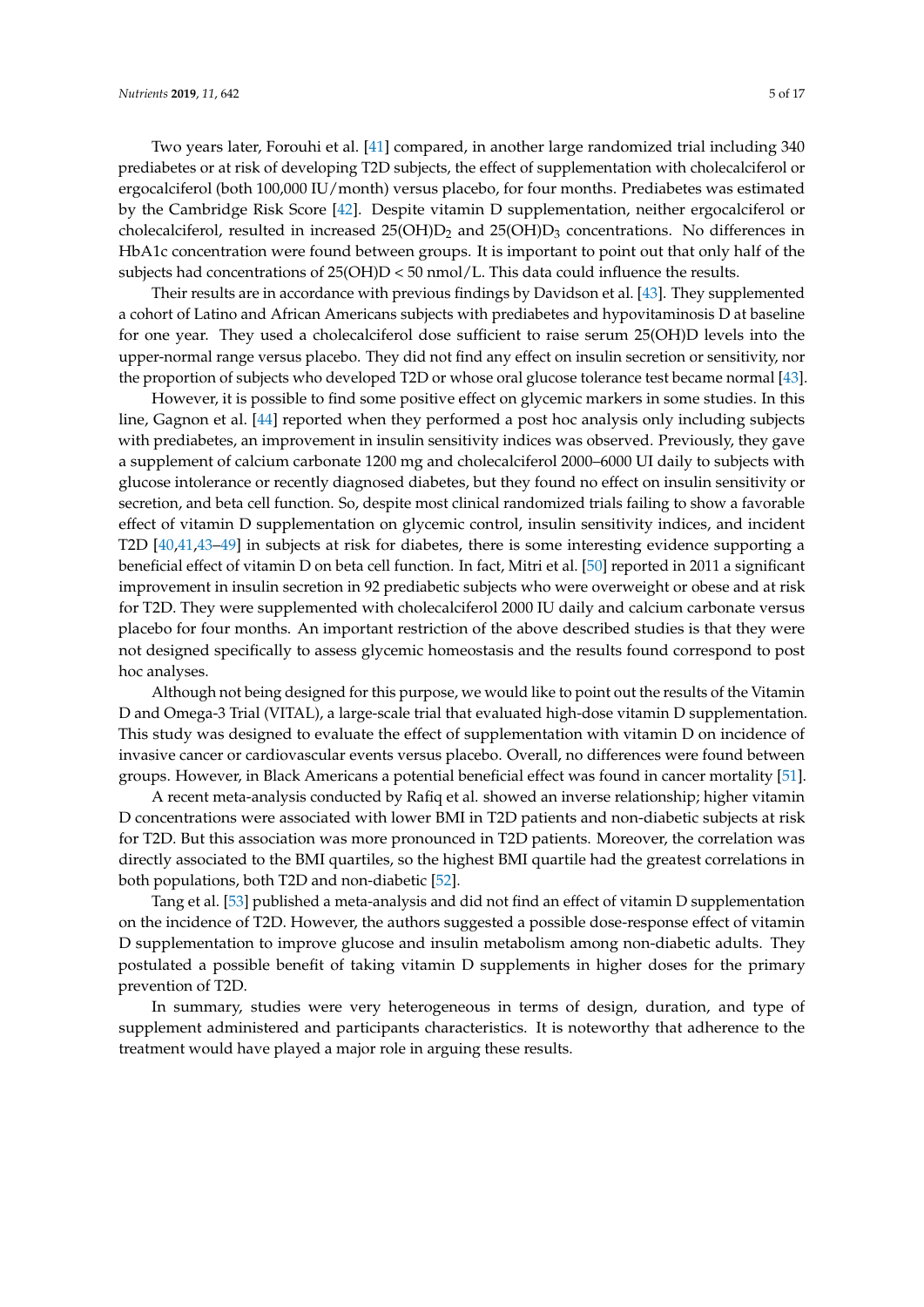| Study, Year                                       | Country     | <b>Population Characteristics</b><br>(Mean age/age range (years))                          | <b>Type of Treatment</b>                                                      | $\boldsymbol{N}$ | Duration<br>(months) | <b>Main Outcomes</b>                                                                                                                                                                                                           |
|---------------------------------------------------|-------------|--------------------------------------------------------------------------------------------|-------------------------------------------------------------------------------|------------------|----------------------|--------------------------------------------------------------------------------------------------------------------------------------------------------------------------------------------------------------------------------|
| LeBlanc et al. D2d<br>Research Group [54]<br>2018 | US          | Prediabetes<br>(59)                                                                        | 4000 IU D3/day vs. placebo                                                    | 2423             | 36                   | Not yet published                                                                                                                                                                                                              |
| Forouhi et al. [41]<br>2016                       | UK          | Prediabetes IFG or IGT<br>or positive diabetes risk score<br>(53)                          | 100,000 IU D2/month or 100,000 IU<br>D3/month vs. placebo                     | 340              | $\overline{4}$       | No effect on HbA1c<br>Improve pulse wave velocity (arterial stiffness)                                                                                                                                                         |
| Wagner et al. [48]<br>2016                        | Sweden      | Prediabetes or diet-controlled<br>T <sub>2</sub> D<br>(67.3)                               | 30,000 IU D3/week vs. placebo                                                 | 44               | $\overline{2}$       | No difference in insulin secretion/sensitivity, beta cell<br>function and<br>glucose tolerance                                                                                                                                 |
| Tuomainen et al. [47]<br>2015                     | Finland     | Prediabetes<br>(65.7)                                                                      | 40 μg/day D3 or 80 μg/day D3 vs.<br>placebo                                   | 68               | 5                    | No difference in glucose homeostasis indicators                                                                                                                                                                                |
| Gagnon et al. [44]<br>2014                        | Australia   | $25(OH)D \leq 22ng/ml$ at risk of<br>T <sub>2</sub> D<br>(54)                              | 1200 mg calcium carbonate and<br>2000-6000 IU D3 day to target vs.<br>placebo | 95               | 6                    | No difference in insulin secretion/sensitivity and beta<br>cell function.<br>A post-hoc analysis (only prediabetes patients) showed a<br>significant beneficial effect on insulin sensitivity                                  |
| Sollid et al. [40] 2014                           | Norway      | Prediabetes IFG or IGT<br>(62.1)                                                           | 20,000 IU D3/week vs. placebo                                                 | 511              | 12                   | No difference in insulin secretion/sensitivity or glucose<br>metabolism, blood pressure or lipid status                                                                                                                        |
| Oosterwerff et al. [45]<br>2014                   | Netherlands | Overweight, vitamin D<br>deficient subjects with<br>prediabetes<br>$(20 - 65)$             | Calcium carbonate 500 mg (all) and<br>1200 IU D3/day vs. placebo              | 130              | $\overline{4}$       | No difference in insulin sensitivity or in beta cell<br>function.<br>A post hoc analysis (without diabetes patients at<br>baseline), showed a significant increase in the<br>insulinogenic index when $25(OH)D \geq 60$ nmol/L |
| Salehpour et al. [46]<br>2013                     | Iran        | Healthy, overweight/obese<br>women<br>(38)                                                 | 25 μg D3/daily vs. placebo                                                    | 77               | $\,4$                | No effect in glycemic indices (glucose, insulin, HbA1c<br>and HOMA-IR)                                                                                                                                                         |
| Belenchia et al. [55]<br>2013                     | <b>US</b>   | Obese adolescents (14.1)                                                                   | 4000 IU D3/day vs. placebo                                                    | 35               | 6                    | Significant effect in fasting insulin, HOMA-IR and<br>leptin-to-adiponectin ratio                                                                                                                                              |
| Davidson et al. [43]<br>2013                      | <b>US</b>   | Prediabetes and<br>hypovitaminosis D (52)                                                  | D3 to target serum 25OHD level of<br>$65-90$ ng/mL vs. placebo                | 109              | 12                   | No difference on insulin secretion/sensitivity or the<br>development of diabetes or returning to normal glucose<br>tolerance                                                                                                   |
| Mitri et al. [50] 2011                            | <b>US</b>   | Prediabetes. At risk for T2D<br>(57)                                                       | 2000 IU D3/daily vs. calcium<br>carbonate 800 mg/day                          | 92               | $\overline{4}$       | Significant effect in beta cell function and improvement<br>in insulin secretion                                                                                                                                               |
| von Hurst et al. [49]<br>2010                     | New Zealand | Insulin resistance, At risk for<br>T <sub>2</sub> D<br>$25(OH)D < 20$ ng/mL<br>$(23 - 68)$ | 4000 IU D3/day vs. placebo                                                    | 81               | 6.5                  | No difference in FPG, HOMA2%B; C-peptide<br>Significant effect on HOMA IR and insulin                                                                                                                                          |
| Jorde et al. [56] 2010                            | Norway      | Overweight/Obese;<br>At risk for T2D (21-70)                                               | 500 mg calcium/day plus D3, 40,000<br>IU/week or D3 20,000 IU/week            | 438              | 48                   | No difference in HbA1c, FPG, 2hs PG and HOMA-IR                                                                                                                                                                                |

**Table 1.** Clinical trials investigating the association between vitamin D supplementation and risk of type 2 diabetes (T2D).

<span id="page-5-0"></span>BMI, body mass index; FPG, fasting plasma glucose; 2hs PG, 2 h plasma glucose; HbA1c, glycated hemoglobin; HOMA-IR, homeostatic model assessment of insulin resistance; IFG, impaired fasting glucose; IGT, impaired glucose tolerance; NAFLD, nonalcoholic fatty liver disease; T2D, type 2 diabetes.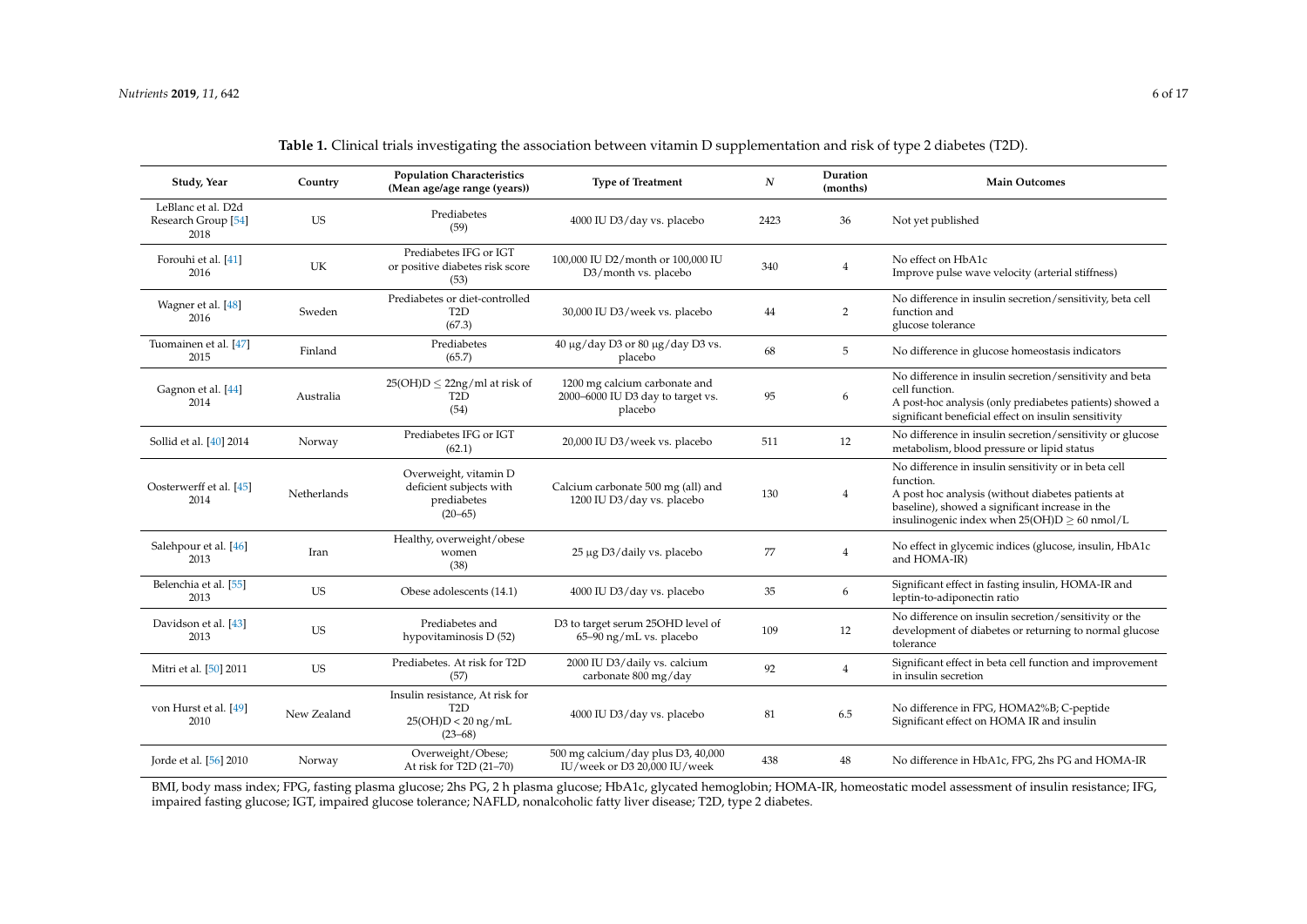Recently, the design of a new randomized clinical trial has been published and its results can be a determinant in clarifying many of the uncertainties that exist today. The D2d is a large randomized clinical trial (including participants from 22 sites across the U.S.) hypothesizing that supplementation with vitamin  $D_3$  daily lowers risk of diabetes in adults with prediabetes [\[54\]](#page-14-6). This trial meets people with a large spectrum of diabetes risk, more convenient for testing the underlying hypothesis. D2d trial results are expected to answer two important questions: whether vitamin D supplementation is useful to prevent T2D and how the 2010 expanded American Diabetes Association (ADA) criteria for prediabetes would impact the natural history of this state previous to diabetes.

#### *3.4. New Thresholds for the Relationship between Vitamin D and T2D*

An important question that has arisen is what 25(OH)D levels are necessary to influence glycemic homeostasis and the risk of developing T2D. Three recent studies have addressed this issue. Von Horst et al. found that optimal 25OHD concentrations for reducing IR were around 50 ng/dL in a randomized controlled study with 81 Asian women [\[49\]](#page-13-11). Avila Rubio et al. [\[37\]](#page-13-3), in a study conducted in women with postmenopausal osteoporosis, suggested that the established goal of reaching a level of 25(OH)D > 30 ng/mL was insufficient to improve glucose metabolism in these population. The data from this study indicates that  $25(OH)D > 45$  ng/mL are necessary to achieve this goal. These data are consistent with a cohort study of 903 adults of 12 years of duration in non-diabetic population where reaching values of 25(OH)D > 50 ng/mL contributed to reach the maximum benefits to reduce the risk of incident diabetes [\[36\]](#page-13-2). Therefore, it is important to establish what 25(OH)D values are necessary to achieve and, even more importantly, maintain all the potential benefits of vitamin D. The currently available studies do not allow us to answer this question with certainty.

#### **4. Calcium Intake and T2D**

#### *4.1. Mechanistic Studies*

To introduce and understand the underlying mechanisms that associates dairy products, and specifically dairy components to T2D prevention, mechanistic studies are essential. Further to the structural role it plays in the skeleton, calcium is an essential electrolyte necessary for many critical biological functions. Calcium may play a key role in a wide range of functions related to glucose homeostasis. Calcium regulates insulin-mediated intracellular processes in specific tissues that respond to insulin, participates in the secretory function of pancreatic beta cells and the phosphorylation of insulin receptors. Calcium also down-regulates specific regulatory genes encoding pro-inflammatory cytokines involved in insulin resistance [\[16,](#page-12-2)[57,](#page-14-7)[58\]](#page-14-8).

Insulin secretion is a calcium-dependent process [\[59\]](#page-14-9). Calcium is vital for insulin-mediated intracellular processes in those tissues responding to insulin, such as muscle and fat [\[16,](#page-12-2)[58\]](#page-14-8). There is a narrow range of intracellular calcium concentration needed for optimal insulin-mediated functions. When there are changes in intracellular calcium concentrations in insulin-responsive tissues there is a contribution to peripheral insulin resistance [\[17,](#page-12-3)[60\]](#page-14-10) through a dysregulated insulin signal transduction cascade that leads to a lower glucose transporter activity.

An appropriate range of intracellular calcium concentration is also required for some insulin-mediated activities in tissues such as liver, adipose and skeletal muscle [\[57\]](#page-14-7). It is important to maintain relatively low intracellular calcium concentrations in these target tissues to have a beneficial effect on the insulin signal transduction cascade [\[60\]](#page-14-10) and peripheral insulin sensitivity. In addition, low intracellular calcium attenuates cytokine-induced inflammation, augments vascular relaxation and inhibits platelet aggregation. It is important to keep in mind that calcium intake should be considered in the context of dairy intake and dairy products, which provide other important nutrients besides calcium.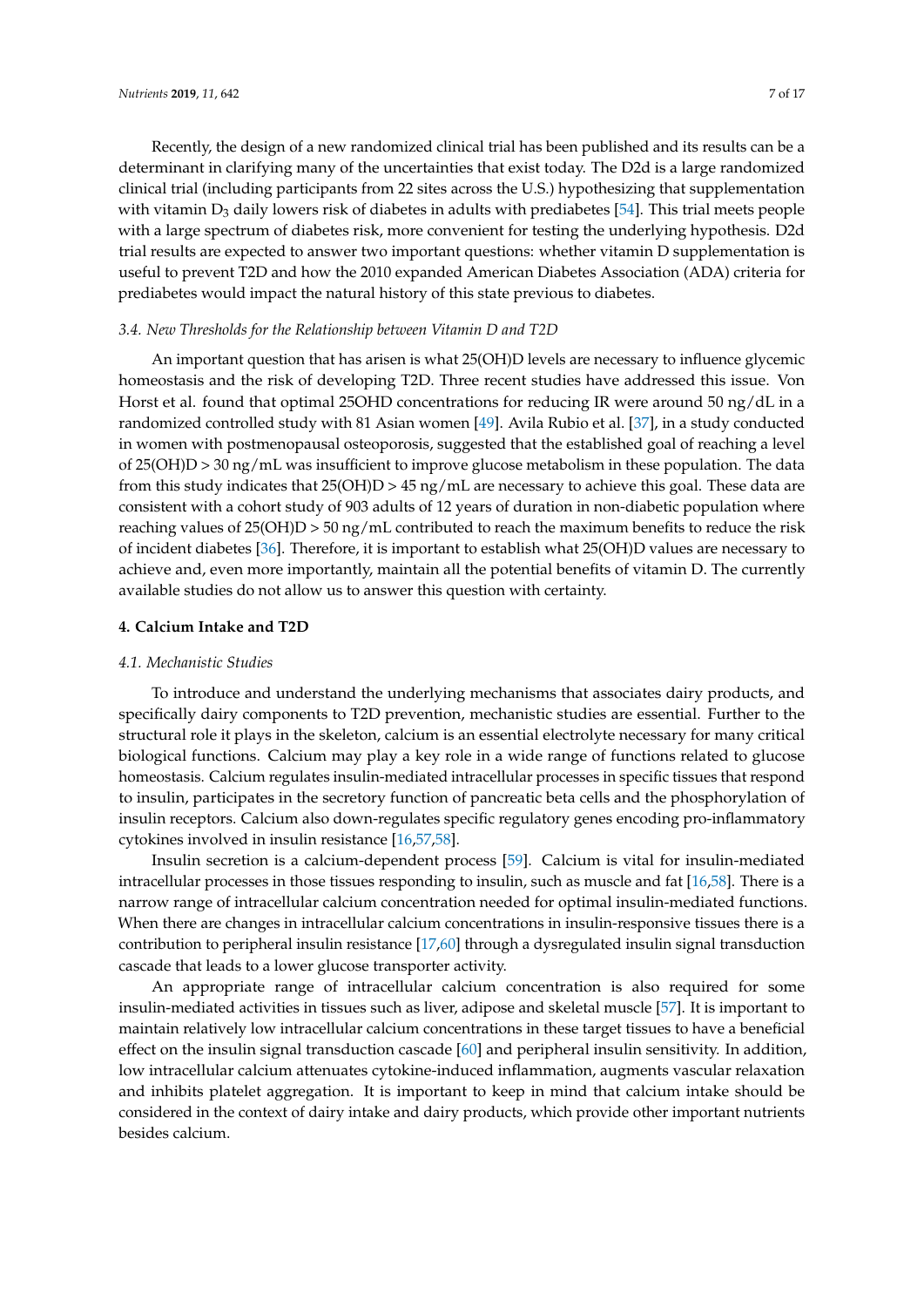#### *4.2. Dairy Intake and T2D Risk*

Increased dairy consumption is linked to a lower risk of T2D, but the components responsible for this relation are not well established. The participation of specific dairy products needs to be further studied. Calcium, vitamin D, dairy fat, partially hydrogenated oils and specifically *trans*-palmitoleic acid (a natural *trans* fatty acid found in dairy) are key dairy components. They have been proposed to influence some metabolic pathways implicated in T2D prevention.

We have previously reported how vitamin D has a direct effect on insulin secretion by binding to VDR in pancreatic beta cells and an indirect effect via the regulation of extracellular calcium [\[13](#page-11-10)[,57](#page-14-7)[,61\]](#page-14-11). Moreover, vitamin D effects include suppression of inappropriately prolonged inflammation by modulating secretion of proinflammatory cytokines.

The role of dietary intake of *trans*-palmitoleic acid has been related to an improvement in metabolic regulation, hepatic and peripheral insulin resistance, and suppression of hepatic de novo lipogenesis and lower levels of fasting insulin, C-reactive protein, triglycerides and blood pressure [\[62,](#page-14-12)[63\]](#page-14-13). In the Cardiovascular Health Study (CHS), a prospective cohort analysis about dietary intake of *trans*-palmitoleic acid, a significantly and considerably 62% risk reduction of incident T2D has been shown [\[62\]](#page-14-12). Moreover, the Multi-Ethnic Study of Atherosclerosis (MESA), a prospective cohort study, showed that dietary intake of *trans*-palmitoleic acid was associated with a 48% lower risk of incident T2D [\[63\]](#page-14-13).

When we analyzed the fat content of dairy, the evidence finds relatively consistent results regarding a beneficial role of fatty dairy products in T2D prevention. But, to date, the differences between low, regular or high fat dairy are less known. Kratz et al. described in a systematic review including observational studies [\[64\]](#page-14-14), that the majority of studies analyzed inversely associated high-fat dairy products with obesity, T2D and cardiometabolic disease, either significantly or insignificantly. However, the meta-analysis of cohort studies conducted by Alhazmi et al. showed that saturated fat ingestion was not associated with a risk of T2D [\[65\]](#page-14-15).

Furthermore, the evidence regarding the role of specific types of dairy products (milk, yogurt, and cheese) is even more limited. Milk has generally been posted as part of total dairy consumption, and scarce evidence exists on milk particularly. It seems that milk consumption may be associated with a T2D risk reduction, with not well-established differences between regular-fat or whole fat milk and T2D [\[66–](#page-14-16)[68\]](#page-14-17). The association between cheese consumption and a reduced risk of T2D still needs to be strongly supported because some findings are not statistically significant [\[68](#page-14-17)[–71\]](#page-15-0). Finally, limited evidence suggested a protective role of fermented dairy products in general (including yogurt, cheese, buttermilk, and fermented milk), against T2D [\[69](#page-14-18)[,71\]](#page-15-0).

#### *4.3. Observational Studies*

More than twenty observational studies regarding calcium intake and T2D prevention were found. Different populations have investigated the association between calcium intake and T2D. The largest are four cohort studies. They were done in the United States (*n* = 83,779 [\[72\]](#page-15-1), (*n* = 41,186) [\[73\]](#page-15-2)), and the other two in Asian populations: China (*n* = 64,191) [\[74\]](#page-15-3), and Japan (*n* = 59,796) [\[75\]](#page-15-4). They demonstrated an inverse association between dietary or total calcium intake and T2D risk among women but not in men, in the United States and in China. In the Japanese study, they found an inverse association in subjects with higher vitamin D intake.

In Korea, a smaller cohort study conducted in rural areas (*n* = 8313) also showed an inverse association between total and vegetable calcium intake and T2D risk among women, as previously reported [\[76\]](#page-15-5). Conversely, a relatively short study (*n* = 5200) in Australia did not find an association between dietary calcium and T2D [\[77\]](#page-15-6). Additionally, other studies provided mixed results when investigating the association between dairy products and the potential risk of T2D.

More recently, the Korean Genome study, a prospective cohort community-based trial followed for 10 years, explained the longitudinal associations between dietary calcium intake and the incidence of T2D [\[9\]](#page-11-6). The authors also associated dietary calcium intake and serum calcium levels at the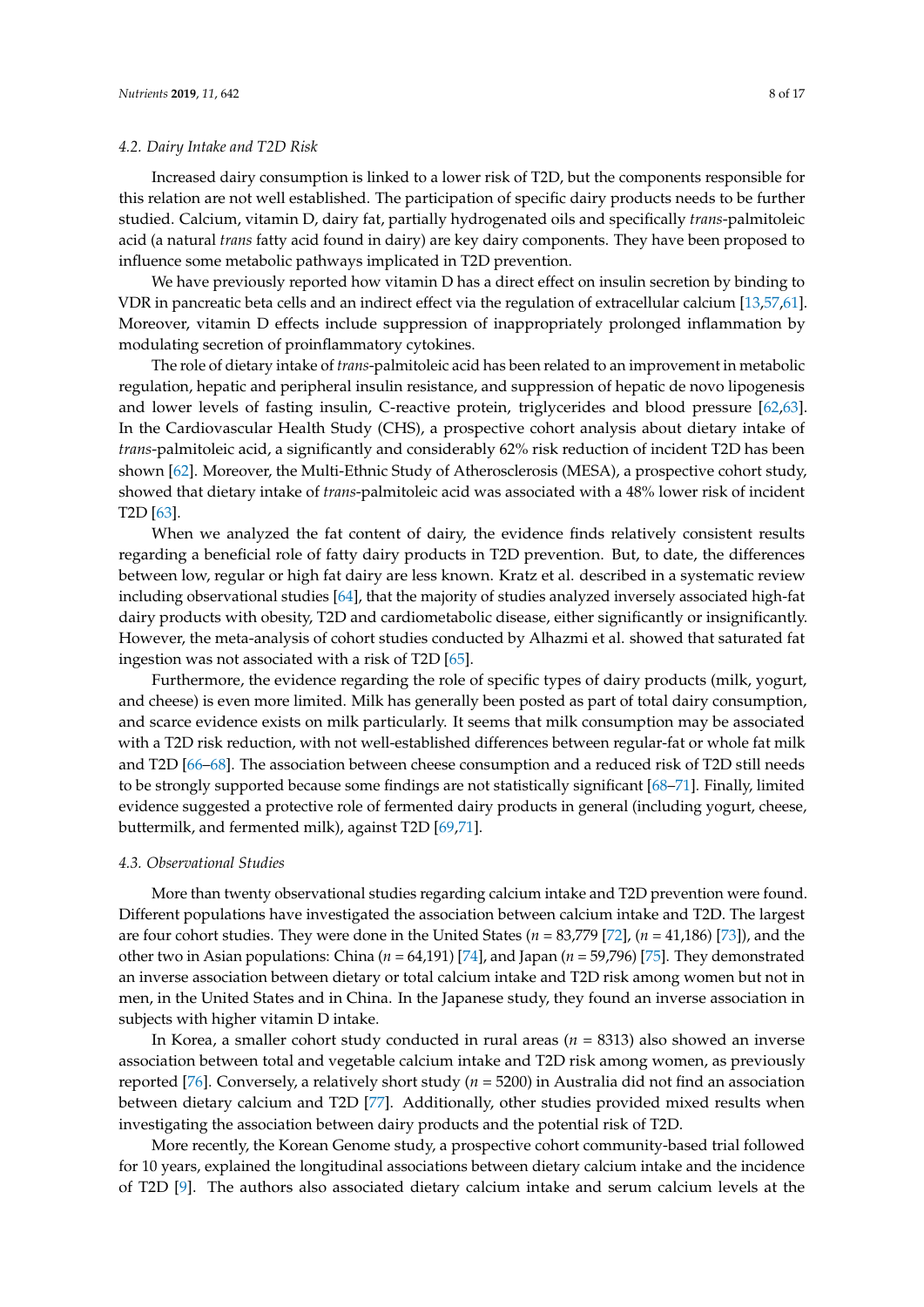baseline survey. They found that higher dietary calcium intake was associated with a lower risk of developing T2D. These results are important for public health and have implications for predicting and preventing T2D development. These findings can provide guidelines for calcium dietary and calcium supplementation.

At the same time, a Spanish study including more than 500 postmenopausal women without diabetes showed a decrease in fasting plasma glucose and glycated hemoglobin after the intervention. This supplementation consisted of a higher dose of vitamin D3 as part of an enriched milk, providing a daily intake of 600 IU of vitamin D3 and 900 mg of calcium [\[78\]](#page-15-7).

Another population-based study using a prospective survey of 5582 adults, the Australian Diabetes Obesity and Lifestyle Study (AusDiab), showed a significant inverse association between the highest tertial of dairy intake and risk of diabetes in men after a following-up period of five years. They obtained these results after adjustment for confounding variables such as age, sex, energy intake, and other potential confounders (adjusted OR 0.53, 95% CI 0.29–0.96 [\[79\]](#page-15-8). This inverse association was non-significant in women (adjusted OR 0.71, 95% CI 0.48–1.05). When the authors analyzed different dairy products (low-fat milk, full-fat milk, yogurt, cheese), they only found significant inverse association with diabetes for low-fat milk (adjusted OR 0.65, 95% CI 0.44–0.94).

The Danish population-based lifestyle intervention study done by Struijk et al. called the Inter 99 Study, explained the association between specific types of dairy products and T2D incidence. They did not find a significant association between total dairy intake and T2D incidence (OR 0.95, 95% CI 0.86–1.06) and when they analyzed specific dairy products and T2D no association was reported. Particularly, cheese and other fermented dairy (including yogurt, and buttermilk) appeared to have a beneficial effect on glucose regulation markers, with an inverse association with fasting plasma glucose and glycated hemoglobin [\[69\]](#page-14-18).

At the same time, the results of the Whitehall II prospective cohort study of working staff of Civil Service departments, were reported. They followed 4186 subjects for ten year and found that total dairy consumption was not significantly associated with T2D (hazard ratio (HR) 1.30, 95% CI 0.95–1.77). They analyzed all possible dairy (high-fat and low-fat dairy, total milk, yogurt, cheese and fermented products) and were not associated with T2D risk. But, nevertheless, fermented dairy products were significantly associated with an inverse risk of overall mortality [\[68\]](#page-14-17).

In the French population, the Data from the Epidemiological Study on Insulin Resistance Syndrome (DESIR) study analyzed 3435 participants prospectively for nine years. This cohort study showed that global consumption of dairy products, but not cheese, was inversely associated with new impaired fasting glycemia diagnosis and T2D (adjusted OR 0.85, 95% CI 0.76–0.94). When analyzing cheese consumption, they did not find an association with T2D (adjusted OR 0.93, 95% CI 0.82–1.06). Curiously, they reported an inverse relationship between cheese and incident metabolic syndrome (adjusted OR 0.82, 95% CI 0.71–0.95) [\[70\]](#page-15-9).

Moreover, data from the Nurses' Health Study II, including 37,038 women followed-up for seven years, evaluated the possible influence of dairy consumption during adolescence with the development of T2D later in adulthood. They adjusted for risk factors present in adolescence. Those women with the highest quintile intake of dairy during adolescence (two servings per day) had a 38% lower risk of T2D. They also adjusted for risk factors appearing in adulthood and still demonstrated a significant inverse association between adolescent dairy intake and T2D (RR 0.73, 95% CI 0.54–0.97). There was a 43% T2D risk reduction in women with high-dairy intakes for a long time (from adolescence to adulthood), highlighting the importance of persistence in dairy consumption. They also found a 25% risk reduction for the highest current dairy consumption (two servings per 1000 kcal), and a 26% and 28% risk reduction with low- and high-fat dairy consumption, respectively [\[80\]](#page-15-10). In contrast, the EPIC Study, including 16,835 participants in a nested case-cohort analysis including eight European countries, found no association between total dairy consumption and T2D (HR 1.01, 95% CI 0.83–1.34) [\[71\]](#page-15-0). There were an inverse association between the consumption of cheese and fermented dairy products (cheese,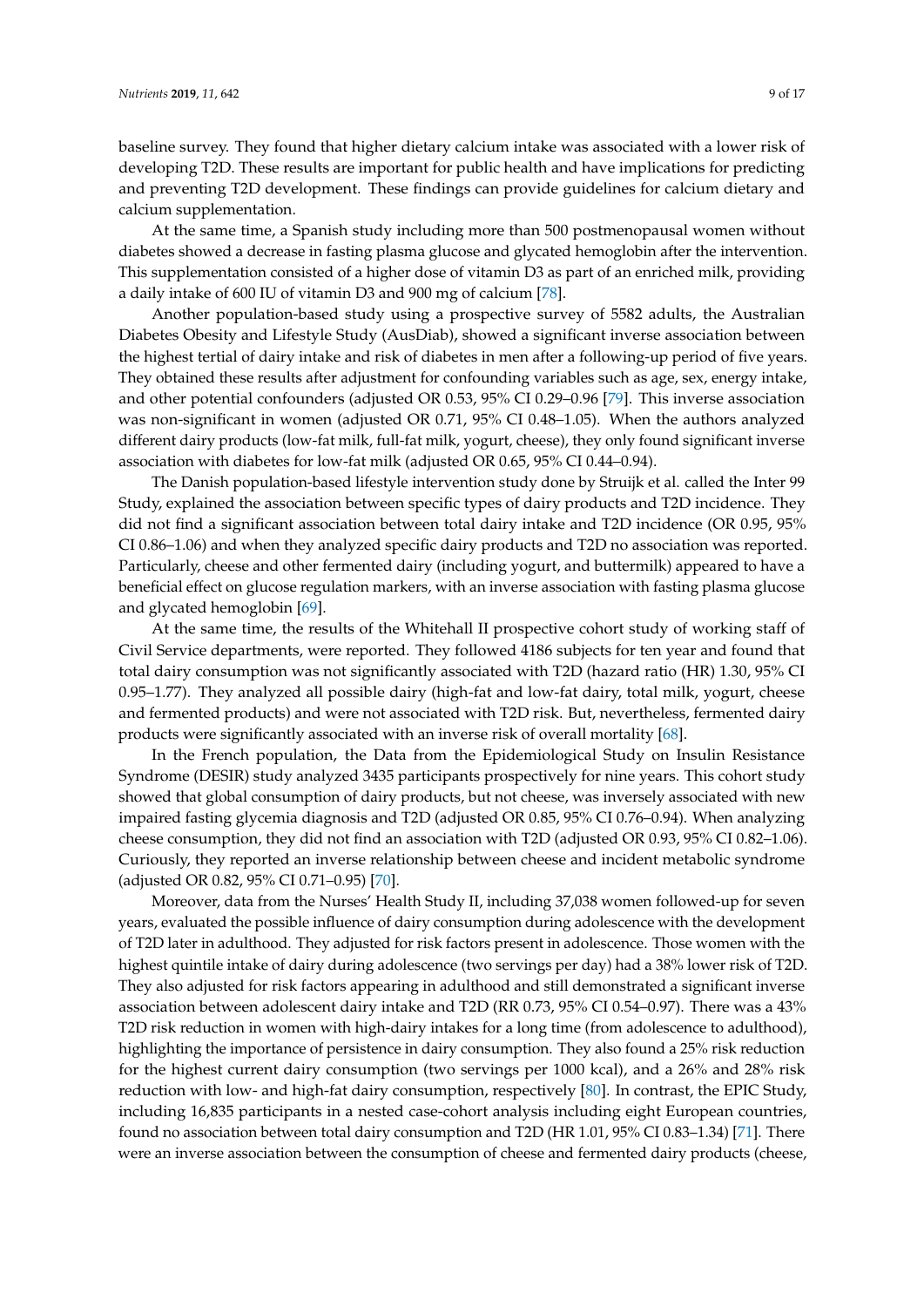yogurt, and thick fermented milk) with T2D (HR 0.88, 95% CI 0.76–1.02 and HR 0.88, 95% CI 0.78–0.99, respectively).

Recently the PURE study was published [\[81\]](#page-15-11). It analyzes the association of dairy intake with cardiovascular disease and mortality in 21 countries from five continents. In this study, the dietary intake of dairy products of 136,384 individuals were recorded using country-specific validated food frequency questionnaires. During a follow-up period of 9.1 years, the incidence of cardiovascular events and mortality was evaluated. The authors concluded that higher consumption of dairy products is associated with lower risks of mortality and cardiovascular disease.

To date, there are no well-designed randomized controlled trials (RCTs) that have specifically studied the relationship between dairy products and the risk of incident T2D. However, there is a randomized crossover trial with 12 months follow up that need to be considered. It evaluated the consumption of low-fat dairy (four servings per day) and was associated with better insulin resistance, without negative effects on body weight and lipid profile [\[82\]](#page-15-12).

#### *4.4. Systematic Reviews and Meta-Analyses*

Three meta-analyses of prospective cohort studies on dairy products and T2D are worth noting. In a meta-analysis conducted by Tong et al. the highest dairy consumption, compared to the lowest category, significantly reduced the risk of T2D by 14% [\[67\]](#page-14-19). They found a significant inverse association for low-fat dairy and yogurt with T2D. This association was not found for high-fat dairy and whole (regular-fat) milk. They described, in a dose-response analysis, how each additional daily serving of total dairy showed a decrease of 6% in T2D risk. Especially per each additional serving of low-fat dairy intake there was a 10% T2D risk reduction.

Elwood et al. have previously demonstrated in their meta-analysis including four prospective cohort studies on diabetes, that milk or dairy consumption played a protective role against T2D. Per each additional daily serving there was a 4%–9% risk reduction in diabetes incidence [\[66\]](#page-14-16). Pittas et al. found in their meta-analysis including mostly similar cohort studies that the highest versus lowest dairy intake (3–5 vs. 1.5 servings per day) was associated with a lower risk of incident T2D [\[57\]](#page-14-7).

So, we can consider that, to date, there is some strong, consistent, and accumulating evidence about the influence of dairy intake on a reduced the risk of T2D [\[7\]](#page-11-5).

However, it is important to notice possible confounding factors such as fat content in some dairy products, which can influence the protective effects of calcium [\[74](#page-15-3)[,83\]](#page-15-13). Moreover, calcium intake may also depend on other products non-dairy foods (for example tofu, fish, rice, vegetables, and pulses). It is evident that the main source of dietary calcium differs between populations and different cultures.

#### **5. Nutritional Recommendations for T2D Prevention**

An important body of evidence has shown that dairy products can reduce the risk of T2D significantly and probably in a dose-response way.

The value of having an adequate intake of dairy products should be reinforced especially among those with prediabetes, obesity and metabolic syndrome.

In addition, cultural differences, nutritional habits, economic status and gender are related to the consumption of milk and dairy products. Unfortunately, a large percentage of the adult population, particularly older adults, do not to meet the international recommendations for optimal calcium intake and need to be encouraged to increase daily calcium intake.

Dairy products are largely under-consumed by all age groups and across populations. More than 80% Americans do not meet the minimum dairy requirements of the Dietary Guidelines for Americans (DGA) [\[84\]](#page-15-14). The same problems have been identified in other cultures, such as the Chinese population. Their milk intake is still quite low [\[85\]](#page-15-15).

The amount of calcium needed daily varies by age. The recommendations given by the National Institutes of Health (NIH) proposed a daily intake of 1000 mg for men between 25 and 65 years [\[86\]](#page-15-16). This is the same recommendation for women between 25 and 50 years, with an exception for pregnant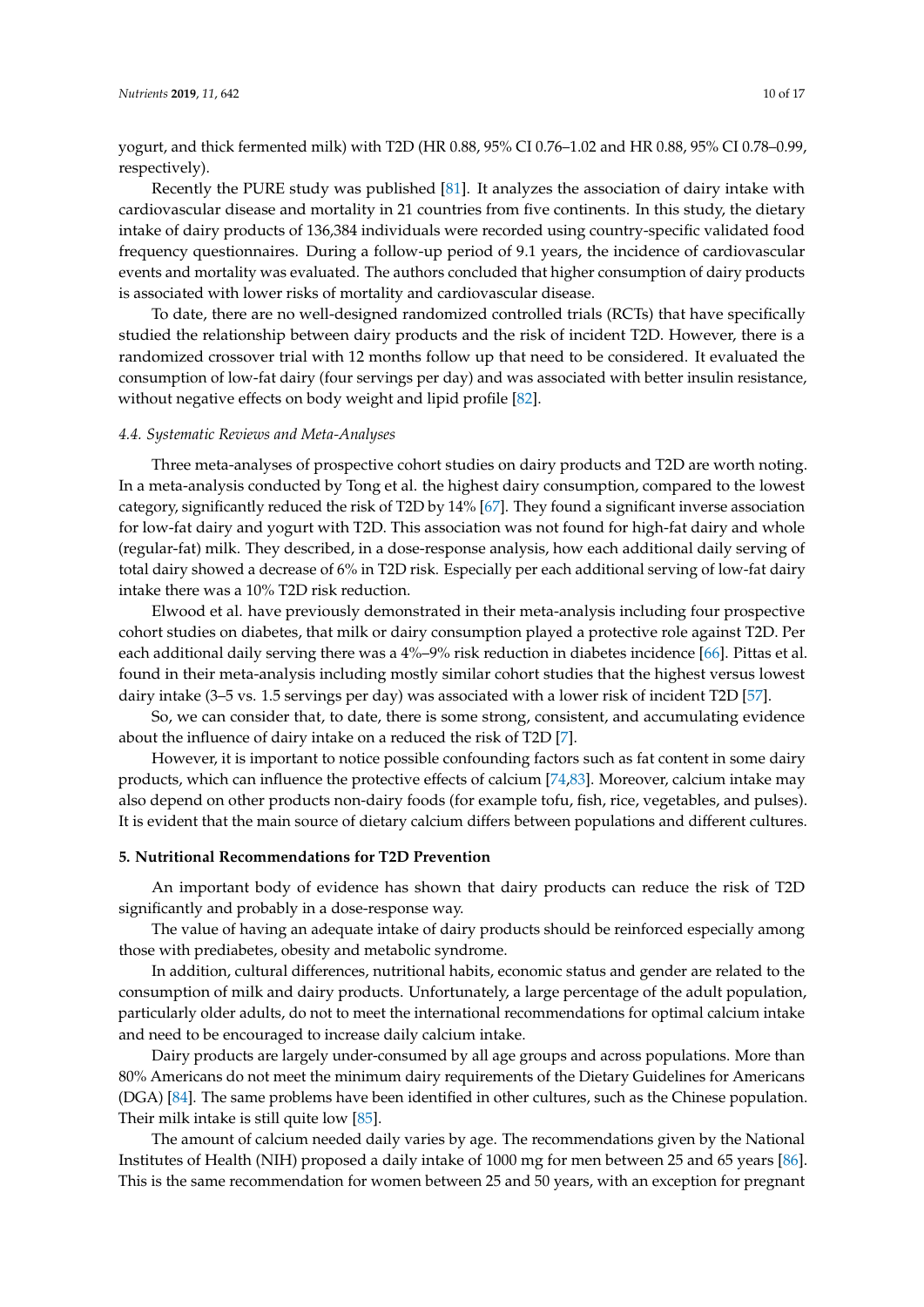or lactating women or postmenopausal women not receiving estrogen replacement therapy. They should take 1500 mg/day [\[86\]](#page-15-16). For all subjects, men and women over 65 years, the NIH proposes a daily calcium intake of 1500 mg [\[86\]](#page-15-16). On the other hand, recently updated the US Institute of Medicine (IOM) recommendation of 1000 mg/day of calcium intake for all adults aged 19–50 years and for men until age 70 years. They recommend 1200 mg/day for women 51 years or older and both men and women aged >70 years [\[87\]](#page-15-17). They proposed in their guidelines that calcium-rich foods, especially milk and other dairy products, are the best source of calcium intake because they have showed a higher absorption efficiency. Alternatively, calcium supplementation may help reaching optimal intake for those subjects who cannot take adequate calcium through diet alone.

Although 25(OH)D blood concentration is the most commonly used biomarker to determine vitamin D status, there is no global consensus on what the 25(OH)D thresholds are for vitamin D deficiency or insufficiency. The main guidelines issued by the IOM and the Endocrine Society differ on their classification of vitamin D status. The differences can be explained because of the various populations recognized by the guidelines and the way evidence was described. The IOM guidelines focus on the general healthy population and emphasize on interventional studies. The IOM did not find appropriate evidence linking vitamin D and beneficial effects for non-skeletal outcomes, such as diabetes. Therefore, the IOM argued that a level of 25(OH)D >20 ng/mL is adequate and enough for skeletal outcomes, whereas only low evidence data ratify a higher level. Moreover, the IOM proposed that a level >50 ng/mL should be followed to avoid potential adverse events. In contrast, the Endocrine Society clinical practice guidelines focus on people at high risk for vitamin D deficiency and emphasize more on observational (epidemiological) studies. The latter guidelines determined that 25(OH)D concentrations >30 ng/mL are desirable for optimal skeletal outcomes without suggesting any upper limit to be concern for safety. However, the Endocrine Society guidelines have been criticized for the way they characterized several subgroups as a high-risk population and their wide recommendations for screening for vitamin D deficiency [\[88\]](#page-16-0). There is agreement between both guidelines about the requirement to reconsider current recommendations in the future when ongoing randomized trials become available. Thus, two important questions are raised. First, the existence of different thresholds for different beneficial effects. Second, the harmonization of techniques to determine circulating 25(OH)D concentrations to achieve comparable results [\[89\]](#page-16-1).

#### **6. Unsolved Questions**

In this review, a large body of evidence has been discussed about the intake of calcium and vitamin D and its association with the incidence of T2D, although the results are inconsistent. To date, several observational studies and randomized trials have been performed including very heterogeneous subject populations. They differ in design and duration, and in which range of vitamin D types and calcium products and various dosing regimens used. Therefore, it seems necessary to clarify what vitamin D levels are needed to obtain a real benefit, if any, on glycemic status, and this concentration is probably higher than recommendations currently focused on obtaining a benefit on bone metabolism. Supplementation with vitamin D at doses around 4000 IU/day may be an option to increase 25(OH)D levels close to 50 ng/mL and improve homeostasis rates of glucose and insulin among non-diabetic subjects. Therefore, no consensus regarding whether the general population needs further supplementation of vitamin D to improve health outcomes has been found.

Furthermore, more research is needed to better understand the role of calcium intake from milk and specific types of dairy products (regular fat, skimmed, fermented, non-fermented) on the incidence of T2D and indices of glucose metabolism.

Establishing if specific populations such as those with prediabetes, the overweight or obese, could obtain significant benefits with nutritional recommendations regarding the intake of calcium and vitamin D has become a matter of special interest.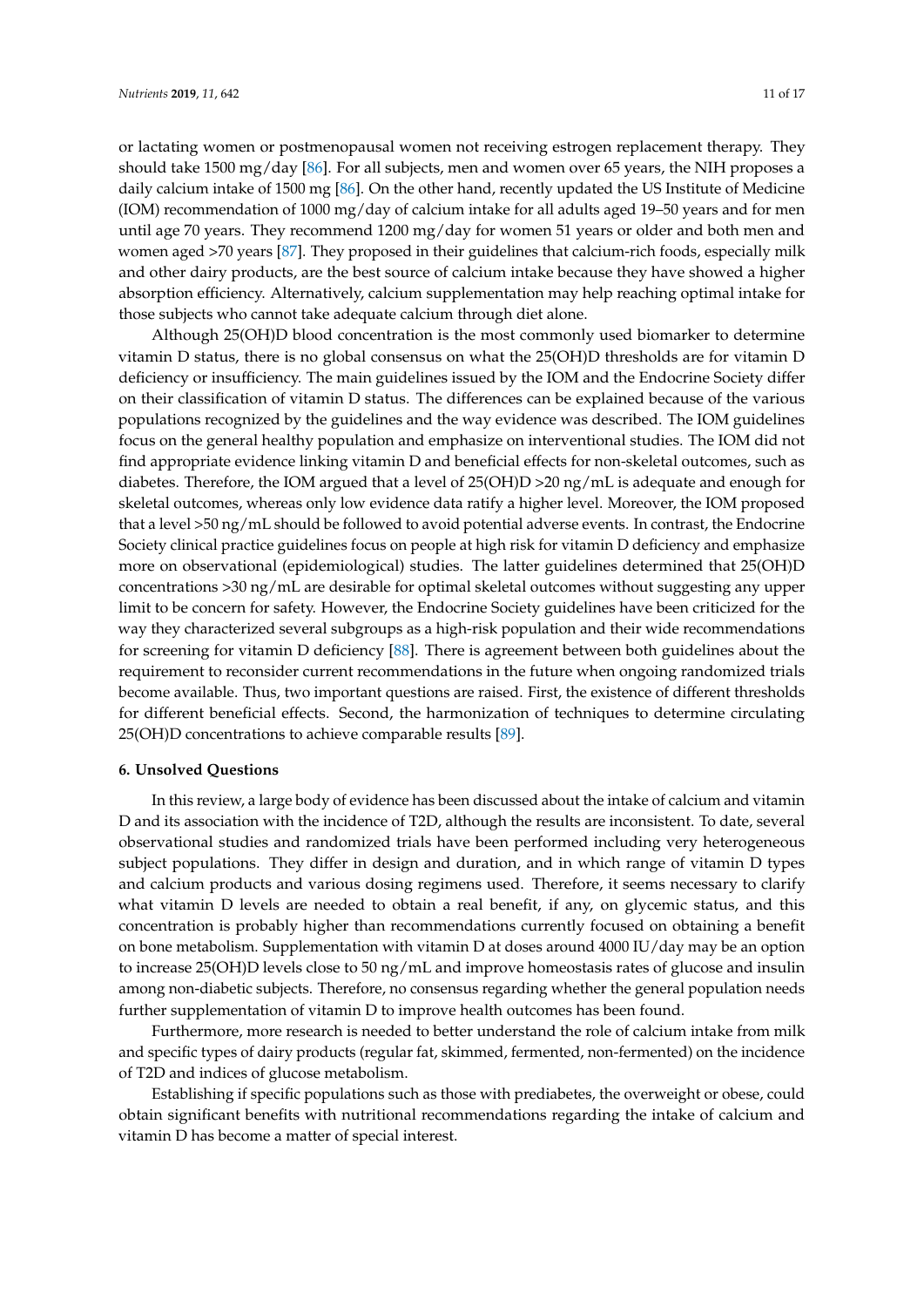#### **7. Conclusions and Perspectives**

We conclude that the current literature is inadequate for drawing firm conclusions about the association between calcium intake and incident T2D, although it appears that a higher consumption of dairy products may be beneficial for glucose metabolism. Moreover, an adequate level of vitamin D may also have a helpful effect on T2D prevention, and a potential dose-response effect is suggested.

Nevertheless, specific studies with a close control of calcium intakes and higher vitamin D supplementation are needed to better understand their effects on glucose and insulin homeostasis.

**Author Contributions:** A.M.-G.: carried out the bibliographic search and wrote the manuscript. B.G.-F.: reviewed the manuscript. M.M.-T.: designed and revised the manuscript. All authors approved the manuscript.

**Funding:** This work was supported in part by grants from Instituto de Salud Carlos III (PI15/01207). This study has been co-funded by FEDER funds. A.M.G. is the recipient of a postdoctoral grant (Juan Rodes JR 17/00023) from the Spanish Ministry of Economy and Competitiveness.

**Acknowledgments:** This work was supported in part by grants from Instituto de Salud Carlos III (PI15/01207). This study has been co-funded by FEDER funds. A.M.G. is the recipient of a postdoctoral grant (Juan Rodes JR 17/00023) from the Spanish Ministry of Economy and Competitiveness. We acknowledge Nutraceutical Translations for English language editing of this review. All sources of funding of the study should be disclosed. We acknowledge Nutraceutical Translations for English language editing of this manuscript.

**Conflicts of Interest:** The authors declare no conflict of interest.

### **References**

- <span id="page-11-0"></span>1. International Diabetes Federation. *IDF Diabetes Atlas*, 8th ed.; International Diabetes Federation: Brussels, Belgium, 2017; ISBN 978-2-930229-81-2.
- <span id="page-11-1"></span>2. Pittas, A.G.; Nelson, J.; Mitri, J.; Hillmann, W.; Garganta, C.; Nathan, D.M.; Hu, F.B.; Dawson-Hughes, B.; Diabetes Prevention Program Research Group. Plasma 25-hydroxyvitamin D and progression to diabetes in patients at risk for diabetes: An ancillary analysis in the Diabetes Prevention Program. *Diabetes Care* **2012**, *35*, 565–573. [\[CrossRef\]](http://dx.doi.org/10.2337/dc11-1795) [\[PubMed\]](http://www.ncbi.nlm.nih.gov/pubmed/22323410)
- <span id="page-11-2"></span>3. Maddaloni, E.; Cavallari, I.; Napoli, N.; Conte, C. Vitamin D and Diabetes Mellitus. *Front. Horm. Res.* **2018**, *50*, 161–176. [\[PubMed\]](http://www.ncbi.nlm.nih.gov/pubmed/29597238)
- <span id="page-11-3"></span>4. Ford, E.S.; Ajani, U.A.; McGuire, L.C.; Liu, S. Concentrations of serum vitamin D and the metabolic syndrome among U.S. adults. *Diabetes Care* **2005**, *28*, 1228–1230. [\[CrossRef\]](http://dx.doi.org/10.2337/diacare.28.5.1228)
- <span id="page-11-11"></span>5. Chiu, K.C.; Chu, A.; Go, V.L.W.; Saad, M.F. Hypovitaminosis D is associated with insulin resistance and β cell dysfunction. *Am. J. Clin. Nutr.* **2004**, *79*, 820–825. [\[CrossRef\]](http://dx.doi.org/10.1093/ajcn/79.5.820) [\[PubMed\]](http://www.ncbi.nlm.nih.gov/pubmed/15113720)
- <span id="page-11-4"></span>6. Lips, P.; Eekhoff, M.; van Schoor, N.; Oosterwerff, M.; de Jongh, R.; Krul-Poel, Y.; Simsek, S. Vitamin D and type 2 diabetes. *J. Steroid Biochem. Mol. Biol.* **2017**, *173*, 280–285. [\[CrossRef\]](http://dx.doi.org/10.1016/j.jsbmb.2016.11.021)
- <span id="page-11-5"></span>7. Kalergis, M.; Leung Yinko, S.S.L.; Nedelcu, R. Dairy products and prevention of type 2 diabetes: Implications for research and practice. *Front. Endocrinol.* **2013**, *4*, 90. [\[CrossRef\]](http://dx.doi.org/10.3389/fendo.2013.00090) [\[PubMed\]](http://www.ncbi.nlm.nih.gov/pubmed/23888154)
- 8. Talaei, M.; Pan, A.; Yuan, J.M.; Koh, W.P. Dairy intake and risk of type 2 diabetes. *Clin. Nutr.* **2018**, *37*, 712–718. [\[CrossRef\]](http://dx.doi.org/10.1016/j.clnu.2017.02.022)
- <span id="page-11-6"></span>9. Kim, K.N.; Oh, S.Y.; Hong, Y.C. Associations of serum calcium levels and dietary calcium intake with incident type 2 diabetes over 10 years: The Korean Genome and Epidemiology Study (KoGES). *Diabetol. Metab. Syndr.* **2018**, *10*, 50. [\[CrossRef\]](http://dx.doi.org/10.1186/s13098-018-0349-y)
- <span id="page-11-7"></span>10. Cade, C.; Norman, A.W. Rapid normalization/stimulation by 1,25- dihydroxyvitamin d3 of insulin secretion and glucose tolerance in the vitamin d-deficient rat. *Endocrinology* **1987**, *120*, 1490–1497. [\[CrossRef\]](http://dx.doi.org/10.1210/endo-120-4-1490)
- <span id="page-11-8"></span>11. Zeitz, U.; Weber, K.; Soegiarto, D.W.; Wolf, E.; Balling, R.; Erben, R.G. Impaired insulin secretory capacity in mice lacking a functional vitamin D receptor. *FASEB J.* **2003**, *17*, 509–511. [\[CrossRef\]](http://dx.doi.org/10.1096/fj.02-0424fje)
- <span id="page-11-9"></span>12. Bouillon, R.; Carmeliet, G.; Verlinden, L.; Van Etten, E.; Verstuyf, A.; Luderer, H.F.; Lieben, L.; Mathieu, C.; Demay, M. Vitamin D and human health: Lessons from vitamin D receptor null mice. *Endocr. Rev.* **2008**, *29*, 726–776. [\[CrossRef\]](http://dx.doi.org/10.1210/er.2008-0004) [\[PubMed\]](http://www.ncbi.nlm.nih.gov/pubmed/18694980)
- <span id="page-11-10"></span>13. Bland, R.; Markovic, D.; Hills, C.E.; Hughes, S.V.; Chan, S.L.F.; Squires, P.E.; Hewison, M. Expression of 25-hydroxyvitamin D3-1alpha-hydroxylase in pancreatic islets. *J. Steroid Biochem. Mol. Biol.* **2004**, *89–90*, 121–125. [\[CrossRef\]](http://dx.doi.org/10.1016/j.jsbmb.2004.03.115) [\[PubMed\]](http://www.ncbi.nlm.nih.gov/pubmed/15225758)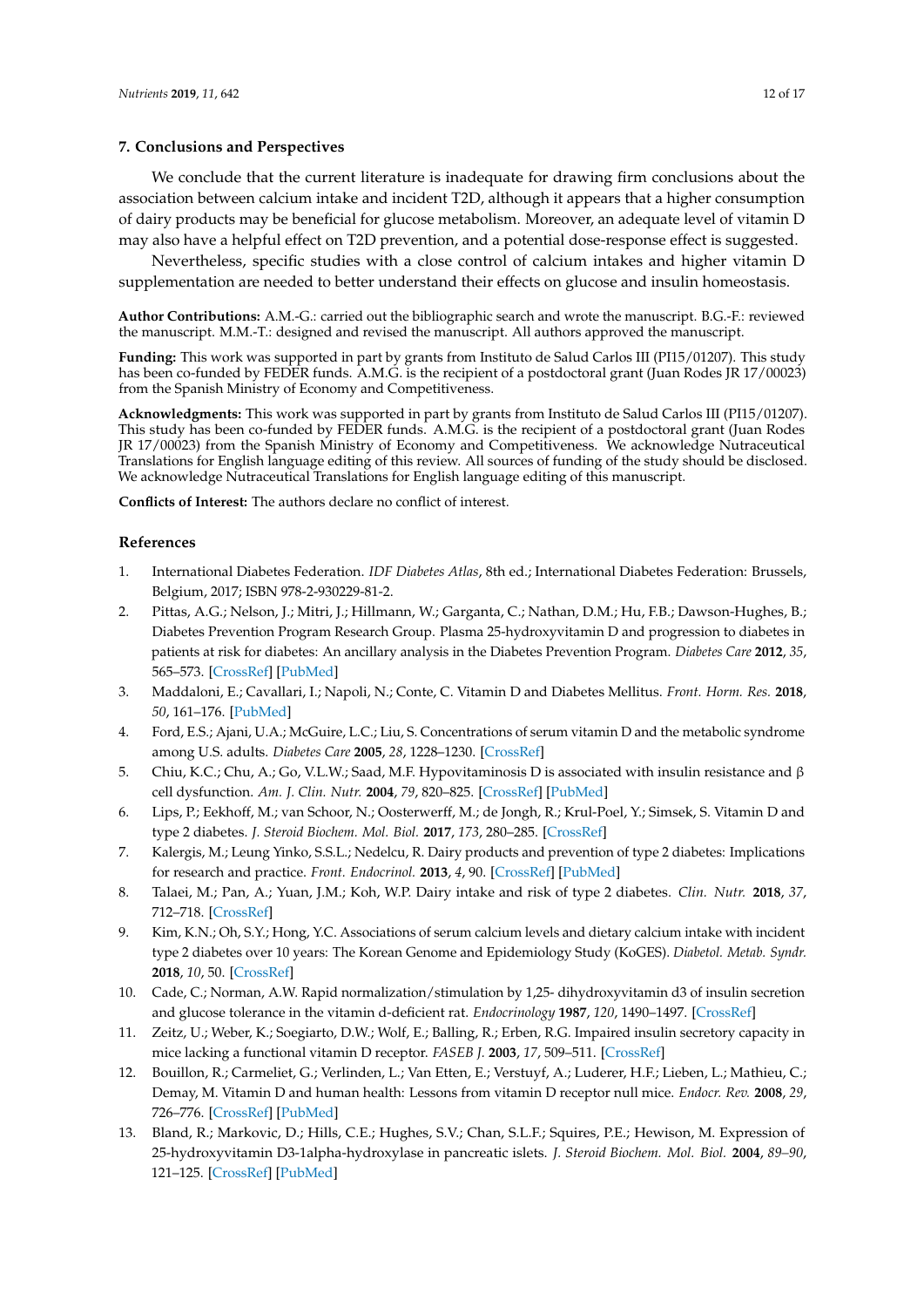- <span id="page-12-0"></span>14. Reusch, J.E.; Begum, N.; Sussman, K.E.; Draznin, B. Regulation of GLUT-4 phosphorylation by intracellular calcium in adipocytes. *Endocrinology* **1991**, *129*, 3269–3273. [\[CrossRef\]](http://dx.doi.org/10.1210/endo-129-6-3269) [\[PubMed\]](http://www.ncbi.nlm.nih.gov/pubmed/1659526)
- <span id="page-12-1"></span>15. Leung, P.S. The Potential Protective Action of Vitamin D in Hepatic Insulin Resistance and Pancreatic Islet Dysfunction in Type 2 Diabetes Mellitus. *Nutrients* **2016**, *8*, 147. [\[CrossRef\]](http://dx.doi.org/10.3390/nu8030147) [\[PubMed\]](http://www.ncbi.nlm.nih.gov/pubmed/26959059)
- <span id="page-12-2"></span>16. Wright, D.C.; Hucker, K.A.; Holloszy, J.O.; Han, D.H. Ca<sup>2+</sup> and AMPK both mediate stimulation of glucose transport by muscle contractions. *Diabetes* **2004**, *53*, 330–335. [\[CrossRef\]](http://dx.doi.org/10.2337/diabetes.53.2.330)
- <span id="page-12-3"></span>17. Draznin, B. Cytosolic calcium and insulin resistance. *Am. J. Kidney Dis.* **1993**, *21*, 32–38. [\[CrossRef\]](http://dx.doi.org/10.1016/0272-6386(93)70122-F)
- <span id="page-12-4"></span>18. Nimitphong, H.; Holick, M.F.; Fried, S.K.; Lee, M.-J. 25-hydroxyvitamin D(3) and 1,25-dihydroxyvitamin D(3) promote the differentiation of human subcutaneous preadipocytes. *PLoS ONE* **2012**, *7*, e52171. [\[CrossRef\]](http://dx.doi.org/10.1371/journal.pone.0052171)
- <span id="page-12-5"></span>19. Blum, M.; Dolnikowski, G.; Seyoum, E.; Harris, S.S.; Booth, S.L.; Peterson, J.; Saltzman, E.; Dawson-Hughes, B. Vitamin D(3) in fat tissue. *Endocrine* **2008**, *33*, 90–94. [\[CrossRef\]](http://dx.doi.org/10.1007/s12020-008-9051-4)
- <span id="page-12-6"></span>20. Wamberg, L.; Christiansen, T.; Paulsen, S.K.; Fisker, S.; Rask, P.; Rejnmark, L.; Richelsen, B.; Pedersen, S.B. Expression of vitamin D-metabolizing enzymes in human adipose tissue—The effect of obesity and diet-induced weight loss. *Int. J. Obes.* **2013**, *37*, 651–657. [\[CrossRef\]](http://dx.doi.org/10.1038/ijo.2012.112)
- <span id="page-12-7"></span>21. Hyppönen, E.; Boucher, B.J. Adiposity, vitamin D requirements, and clinical implications for obesity-related metabolic abnormalities. *Nutr. Rev.* **2018**, *76*, 678–692. [\[CrossRef\]](http://dx.doi.org/10.1093/nutrit/nuy034)
- <span id="page-12-8"></span>22. Chun, R.F.; Liu, P.T.; Modlin, R.L.; Adams, J.S.; Hewison, M. Impact of vitamin D on immune function: lessons learned from genome-wide analysis. *Front. Physiol.* **2014**, *5*, 151. [\[CrossRef\]](http://dx.doi.org/10.3389/fphys.2014.00151) [\[PubMed\]](http://www.ncbi.nlm.nih.gov/pubmed/24795646)
- <span id="page-12-9"></span>23. Christakos, S.; Liu, Y. Biological actions and mechanism of action of calbindin in the process of apoptosis. *J. Steroid Biochem. Mol. Biol.* **2004**, *89–90*, 401–404. [\[CrossRef\]](http://dx.doi.org/10.1016/j.jsbmb.2004.03.007) [\[PubMed\]](http://www.ncbi.nlm.nih.gov/pubmed/15225809)
- <span id="page-12-10"></span>24. Salum, E.; Kals, J.; Kampus, P.; Salum, T.; Zilmer, K.; Aunapuu, M.; Arend, A.; Eha, J.; Zilmer, M. Vitamin D reduces deposition of advanced glycation end-products in the aortic wall and systemic oxidative stress in diabetic rats. *Diabetes Res. Clin. Pract.* **2013**, *100*, 243–249. [\[CrossRef\]](http://dx.doi.org/10.1016/j.diabres.2013.03.008) [\[PubMed\]](http://www.ncbi.nlm.nih.gov/pubmed/23522919)
- <span id="page-12-11"></span>25. Forouhi, N.G.; Luan, J.; Cooper, A.; Boucher, B.J.; Wareham, N.J. Baseline serum 25-hydroxy vitamin d is predictive of future glycemic status and insulin resistance: The Medical Research Council Ely Prospective Study 1990-2000. *Diabetes* **2008**, *57*, 2619–2625. [\[CrossRef\]](http://dx.doi.org/10.2337/db08-0593) [\[PubMed\]](http://www.ncbi.nlm.nih.gov/pubmed/18591391)
- 26. Kayaniyil, S.; Vieth, R.; Retnakaran, R.; Knight, J.A.; Qi, Y.; Gerstein, H.C.; Perkins, B.A.; Harris, S.B.; Zinman, B.; Hanley, A.J. Association of vitamin D with insulin resistance and beta-cell dysfunction in subjects at risk for type 2 diabetes. *Diabetes Care* **2010**, *33*, 1379–1381. [\[CrossRef\]](http://dx.doi.org/10.2337/dc09-2321) [\[PubMed\]](http://www.ncbi.nlm.nih.gov/pubmed/20215450)
- <span id="page-12-12"></span>27. Maki, K.C.; Fulgoni, V.L., 3rd; Keast, D.R.; Rains, T.M.; Park, K.M.; Rubin, M.R. Vitamin D intake and status are associated with lower prevalence of metabolic syndrome in U.S. adults: National Health and Nutrition Examination Surveys 2003–2006. *Metab. Syndr. Relat. Disord.* **2012**, *10*, 363–372. [\[CrossRef\]](http://dx.doi.org/10.1089/met.2012.0020)
- <span id="page-12-13"></span>28. Gannage-Yared, M.-H.; Chedid, R.; Khalife, S.; Azzi, E.; Zoghbi, F.; Halaby, G. Vitamin D in relation to metabolic risk factors, insulin sensitivity and adiponectin in a young Middle-Eastern population. *Eur. J. Endocrinol.* **2009**, *160*, 965–971. [\[CrossRef\]](http://dx.doi.org/10.1530/EJE-08-0952)
- <span id="page-12-14"></span>29. Scragg, R.; Holdaway, I.; Singh, V.; Metcalf, P.; Baker, J.; Dryson, E. Serum 25-hydroxyvitamin D3 levels decreased in impaired glucose tolerance and diabetes mellitus. *Diabetes Res. Clin. Pract.* **1995**, *27*, 181–188. [\[CrossRef\]](http://dx.doi.org/10.1016/0168-8227(95)01040-K)
- <span id="page-12-15"></span>30. Olson, M.L.; Maalouf, N.M.; Oden, J.D.; White, P.C.; Hutchison, M.R. Vitamin D deficiency in obese children and its relationship to glucose homeostasis. *J. Clin. Endocrinol. Metab.* **2012**, *97*, 279–285. [\[CrossRef\]](http://dx.doi.org/10.1210/jc.2011-1507)
- <span id="page-12-16"></span>31. Parikh, S.; Guo, D.-H.; Pollock, N.K.; Petty, K.; Bhagatwala, J.; Gutin, B.; Houk, C.; Zhu, H.; Dong, Y. Circulating 25-hydroxyvitamin D concentrations are correlated with cardiometabolic risk among American black and white adolescents living in a year-round sunny climate. *Diabetes Care* **2012**, *35*, 1133–1138. [\[CrossRef\]](http://dx.doi.org/10.2337/dc11-1944)
- <span id="page-12-17"></span>32. Kayaniyil, S.; Retnakaran, R.; Harris, S.B.; Vieth, R.; Knight, J.A.; Gerstein, H.C.; Perkins, B.A.; Zinman, B.; Hanley, A.J. Prospective associations of vitamin D with beta-cell function and glycemia: The PROspective Metabolism and ISlet cell Evaluation (PROMISE) cohort study. *Diabetes* **2011**, *60*, 2947–2953. [\[CrossRef\]](http://dx.doi.org/10.2337/db11-0465) [\[PubMed\]](http://www.ncbi.nlm.nih.gov/pubmed/21911752)
- <span id="page-12-18"></span>33. Forouhi, N.G.; Ye, Z.; Rickard, A.P.; Khaw, K.T.; Luben, R.; Langenberg, C.; Wareham, N.J. Circulating 25-hydroxyvitamin D concentration and the risk of type 2 diabetes: Results from the European Prospective Investigation into Cancer (EPIC)-Norfolk cohort and updated meta-analysis of prospective studies. *Diabetologia* **2012**, *55*, 2173–2182. [\[CrossRef\]](http://dx.doi.org/10.1007/s00125-012-2544-y) [\[PubMed\]](http://www.ncbi.nlm.nih.gov/pubmed/22526608)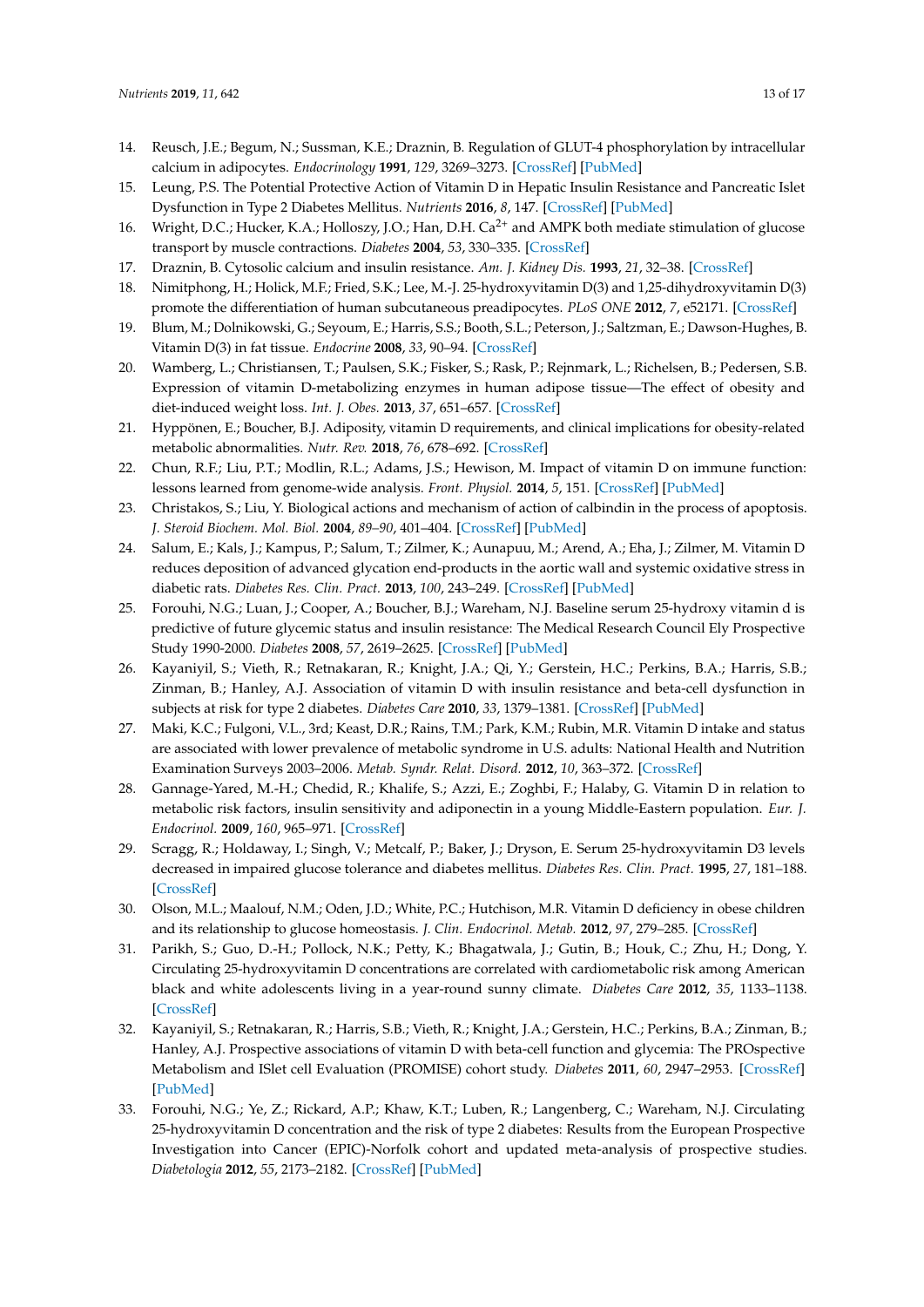- <span id="page-13-16"></span><span id="page-13-13"></span><span id="page-13-1"></span>34. Afzal, S.; Bojesen, S.E.; Nordestgaard, B.G. Low 25-hydroxyvitamin D and risk of type 2 diabetes: A prospective cohort study and metaanalysis. *Clin. Chem.* **2013**, *59*, 381–391. [\[CrossRef\]](http://dx.doi.org/10.1373/clinchem.2012.193003)
- <span id="page-13-0"></span>35. Song, Y.; Wang, L.; Pittas, A.G.; Del Gobbo, L.C.; Zhang, C.; Manson, J.E.; Hu, F.B. Blood 25-hydroxy vitamin D levels and incident type 2 diabetes: A meta-analysis of prospective studies. *Diabetes Care* **2013**, *36*, 1422–1428. [\[CrossRef\]](http://dx.doi.org/10.2337/dc12-0962)
- <span id="page-13-2"></span>36. Park, S.K.; Garland, C.F.; Gorham, E.D.; BuDoff, L.; Barrett-Connor, E. Plasma 25-hydroxyvitamin D concentration and risk of type 2 diabetes and pre-diabetes: 12-year cohort study. *PLoS ONE* **2018**, *13*, e0193070. [\[CrossRef\]](http://dx.doi.org/10.1371/journal.pone.0193070)
- <span id="page-13-19"></span><span id="page-13-15"></span><span id="page-13-3"></span>37. Avila-Rubio, V.; Garcia-Fontana, B.; Novo-Rodriguez, C.; Cantero-Hinojosa, J.; Reyes-Garcia, R.; Munoz-Torres, M. Higher Levels of Serum 25-Hydroxyvitamin D Are Related to Improved Glucose Homeostasis in Women with Postmenopausal Osteoporosis. *J. Women's Health* **2018**, *27*, 1007–1015. [\[CrossRef\]](http://dx.doi.org/10.1089/jwh.2017.6806) [\[PubMed\]](http://www.ncbi.nlm.nih.gov/pubmed/29874115)
- <span id="page-13-17"></span><span id="page-13-4"></span>38. Zheng, J.-S.; Imamura, F.; Sharp, S.J.; van der Schouw, Y.T.; Sluijs, I.; Gundersen, T.E.; Ardanaz, E.; Boeing, H.; Bonet, C.; Gómez, J.H.; et al. Association of plasma vitamin D metabolites with incident type 2 diabetes: EPIC-InterAct case-cohort study. *J. Clin. Endocrinol. Metab.* **2019**, *104*, 1293–1303. [\[CrossRef\]](http://dx.doi.org/10.1210/jc.2018-01522)
- <span id="page-13-5"></span>39. Heath, A.K.; Williamson, E.J.; Hodge, A.M.; Ebeling, P.R.; Eyles, D.W.; Kvaskoff, D.; O'Dea, K.; Giles, G.G.; English, D.R. Vitamin D status and the risk of type 2 diabetes: The Melbourne Collaborative Cohort Study. *Diabetes Res. Clin. Pract.* **2018**, *149*, 179–187. [\[CrossRef\]](http://dx.doi.org/10.1016/j.diabres.2018.05.007) [\[PubMed\]](http://www.ncbi.nlm.nih.gov/pubmed/29782935)
- <span id="page-13-18"></span><span id="page-13-6"></span>40. Sollid, S.T.; Hutchinson, M.Y.S.; Fuskevag, O.M.; Figenschau, Y.; Joakimsen, R.M.; Schirmer, H.; Njolstad, I.; Svartberg, J.; Kamycheva, E.; Jorde, R. No effect of high-dose vitamin D supplementation on glycemic status or cardiovascular risk factors in subjects with prediabetes. *Diabetes Care* **2014**, *37*, 2123–2131. [\[CrossRef\]](http://dx.doi.org/10.2337/dc14-0218)
- <span id="page-13-7"></span>41. Forouhi, N.G.; Menon, R.K.; Sharp, S.J.; Mannan, N.; Timms, P.M.; Martineau, A.R.; Rickard, A.P.; Boucher, B.J.; Chowdhury, T.A.; Griffiths, C.J.; et al. Effects of vitamin D2 or D3 supplementation on glycaemic control and cardiometabolic risk among people at risk of type 2 diabetes: Results of a randomized double-blind placebo-controlled trial. *Diabetes Obes. Metab.* **2016**, *18*, 392–400. [\[CrossRef\]](http://dx.doi.org/10.1111/dom.12625)
- <span id="page-13-14"></span><span id="page-13-8"></span>42. Griffin, S.J.; Little, P.S.; Hales, C.N.; Kinmonth, A.L.; Wareham, N.J. Diabetes risk score: Towards earlier detection of type 2 diabetes in general practice. *Diabetes. Metab. Res. Rev.* **2000**, *16*, 164–171. [\[CrossRef\]](http://dx.doi.org/10.1002/1520-7560(200005/06)16:3<164::AID-DMRR103>3.0.CO;2-R)
- <span id="page-13-21"></span><span id="page-13-9"></span>43. Davidson, M.B.; Duran, P.; Lee, M.L.; Friedman, T.C. High-dose vitamin D supplementation in people with prediabetes and hypovitaminosis D. *Diabetes Care* **2013**, *36*, 260–266. [\[CrossRef\]](http://dx.doi.org/10.2337/dc12-1204) [\[PubMed\]](http://www.ncbi.nlm.nih.gov/pubmed/23033239)
- <span id="page-13-20"></span><span id="page-13-10"></span>44. Gagnon, C.; Daly, R.M.; Carpentier, A.; Lu, Z.X.; Shore-Lorenti, C.; Sikaris, K.; Jean, S.; Ebeling, P.R. Effects of combined calcium and vitamin D supplementation on insulin secretion, insulin sensitivity and beta-cell function in multi-ethnic vitamin D-deficient adults at risk for type 2 diabetes: A pilot randomized, placebo-controlled trial. *PLoS ONE* **2014**, *9*, e109607. [\[CrossRef\]](http://dx.doi.org/10.1371/journal.pone.0109607) [\[PubMed\]](http://www.ncbi.nlm.nih.gov/pubmed/25299668)
- 45. Oosterwerff, M.M.; Eekhoff, E.M.; Van Schoor, N.M.; Boeke, A.J.P.; Nanayakkara, P.; Meijnen, R.; Knol, D.L.; Kramer, M.H.; Lips, P. Effect of moderate-dose vitamin D supplementation on insulin sensitivity in vitamin D-deficient non-Western immigrants in the Netherlands: A randomized placebo-controlled trial. *Am. J. Clin. Nutr.* **2014**, *100*, 152–160. [\[CrossRef\]](http://dx.doi.org/10.3945/ajcn.113.069260) [\[PubMed\]](http://www.ncbi.nlm.nih.gov/pubmed/24898240)
- 46. Salehpour, A.; Shidfar, F.; Hosseinpanah, F.; Vafa, M.; Razaghi, M.; Amiri, F. Does vitamin D3 supplementation improve glucose homeostasis in overweight or obese women? A double-blind, randomized, placebo-controlled clinical trial. *Diabet. Med.* **2013**, *30*, 1477–1481. [\[CrossRef\]](http://dx.doi.org/10.1111/dme.12273) [\[PubMed\]](http://www.ncbi.nlm.nih.gov/pubmed/23822797)
- 47. Tuomainen, T.-P.; Virtanen, J.K.; Voutilainen, S.; Nurmi, T.; Mursu, J.; de Mello, V.D.F.; Schwab, U.; Hakumaki, M.; Pulkki, K.; Uusitupa, M. Glucose Metabolism Effects of Vitamin D in Prediabetes: The VitDmet Randomized Placebo-Controlled Supplementation Study. *J. Diabetes Res.* **2015**, *2015*, 672653. [\[CrossRef\]](http://dx.doi.org/10.1155/2015/672653) [\[PubMed\]](http://www.ncbi.nlm.nih.gov/pubmed/26106626)
- 48. Wagner, H.; Alvarsson, M.; Mannheimer, B.; Degerblad, M.; Ostenson, C.-G. No Effect of High-Dose Vitamin D Treatment on beta-Cell Function, Insulin Sensitivity, or Glucose Homeostasis in Subjects With Abnormal Glucose Tolerance: A Randomized Clinical Trial. *Diabetes Care* **2016**, *39*, 345–352. [\[CrossRef\]](http://dx.doi.org/10.2337/dc15-1057)
- <span id="page-13-11"></span>49. Von Hurst, P.R.; Stonehouse, W.; Coad, J. Vitamin D supplementation reduces insulin resistance in South Asian women living in New Zealand who are insulin resistant and vitamin D deficient—A randomised, placebo-controlled trial. *Br. J. Nutr.* **2010**, *103*, 549. [\[CrossRef\]](http://dx.doi.org/10.1017/S0007114509992017)
- <span id="page-13-12"></span>50. Mitri, J.; Dawson-Hughes, B.; Hu, F.B.; Pittas, A.G. Effects of vitamin D and calcium supplementation on pancreatic beta cell function, insulin sensitivity, and glycemia in adults at high risk of diabetes: The Calcium and Vitamin D for Diabetes Mellitus (CaDDM) randomized controlled trial. *Am. J. Clin. Nutr.* **2011**, *94*, 486–494. [\[CrossRef\]](http://dx.doi.org/10.3945/ajcn.111.011684)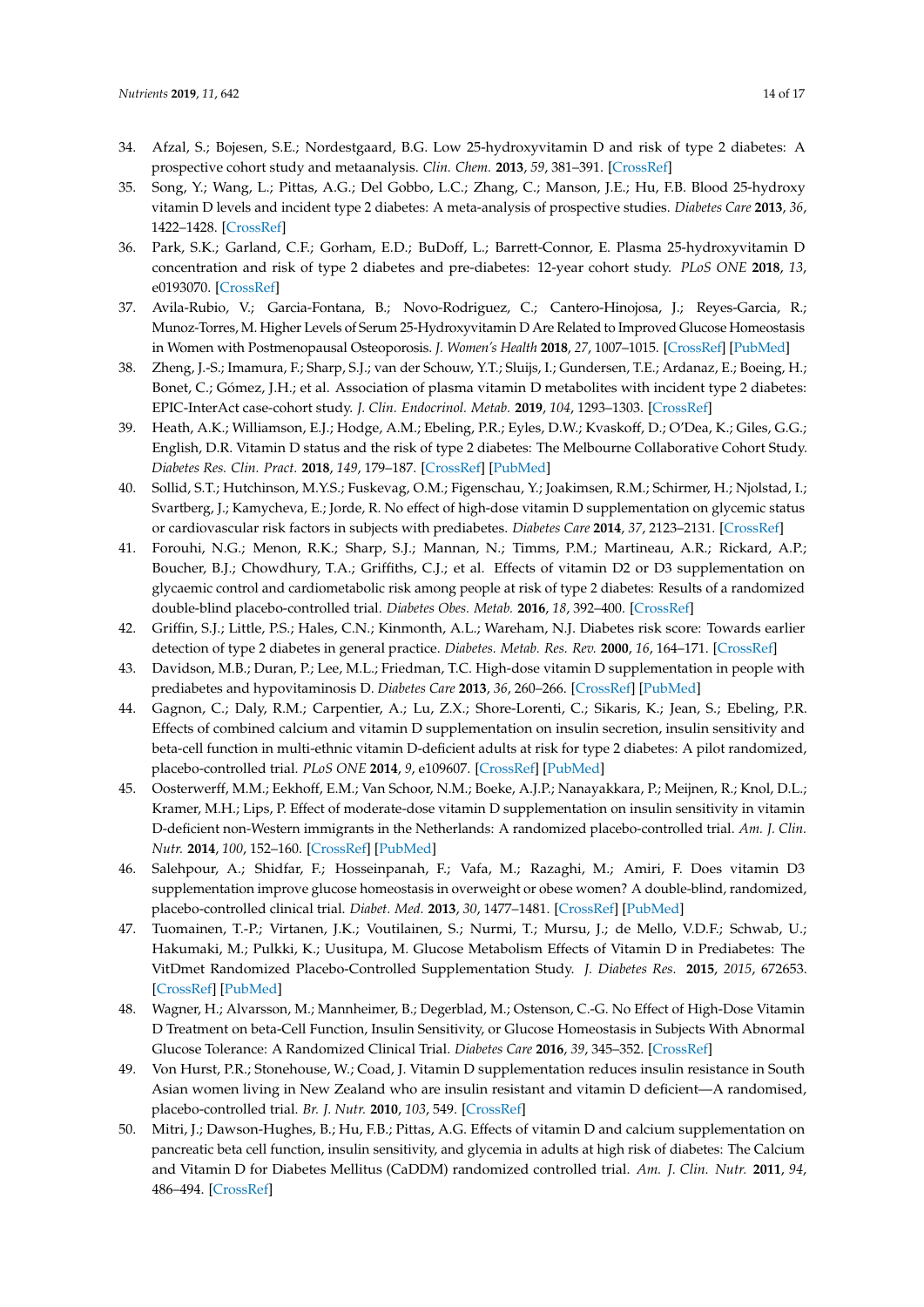- <span id="page-14-5"></span><span id="page-14-4"></span><span id="page-14-3"></span><span id="page-14-0"></span>51. Manson, J.E.; Cook, N.R.; Lee, I.-M.; Christen, W.; Bassuk, S.S.; Mora, S.; Gibson, H.; Gordon, D.; Copeland, T.; D'Agostino, D.; et al. Vitamin D Supplements and Prevention of Cancer and Cardiovascular Disease. *N. Engl. J. Med.* **2018**, *380*, 33–44. [\[CrossRef\]](http://dx.doi.org/10.1056/NEJMoa1809944)
- <span id="page-14-1"></span>52. Rafiq, S.; Jeppesen, P.B. Body mass index, vitamin d, and type 2 diabetes: A systematic review and meta-analysis. *Nutrients* **2018**, *10*, 1182. [\[CrossRef\]](http://dx.doi.org/10.3390/nu10091182)
- <span id="page-14-2"></span>53. Tang, H.; Li, D.; Li, Y.; Zhang, X.; Song, Y.; Li, X. Effects of Vitamin D Supplementation on Glucose and Insulin Homeostasis and Incident Diabetes among Nondiabetic Adults: A Meta-Analysis of Randomized Controlled Trials. *Int. J. Endocrinol.* **2018**, *2018*, 7908764. [\[CrossRef\]](http://dx.doi.org/10.1155/2018/7908764) [\[PubMed\]](http://www.ncbi.nlm.nih.gov/pubmed/30627160)
- <span id="page-14-6"></span>54. LeBlanc, E.S.; Pratley, R.E.; Dawson-Hughes, B.; Staten, M.A.; Sheehan, P.R.; Lewis, M.R.; Peters, A.; Kim, S.H.; Chatterjee, R.; Aroda, V.R.; et al. Baseline Characteristics of the Vitamin D and Type 2 Diabetes (D2d) Study: A Contemporary Prediabetes Cohort That Will Inform Diabetes Prevention Efforts. *Diabetes Care* **2018**, *41*, 1590–1599. [\[CrossRef\]](http://dx.doi.org/10.2337/dc18-0240) [\[PubMed\]](http://www.ncbi.nlm.nih.gov/pubmed/29941495)
- 55. Belenchia, A.M.; Tosh, A.K.; Hillman, L.S.; Peterson, C.A. Correcting vitamin D insufficiency improves insulin sensitivity in obese adolescents: A randomized controlled trial. *Am. J. Clin. Nutr.* **2013**, *97*, 774–781. [\[CrossRef\]](http://dx.doi.org/10.3945/ajcn.112.050013) [\[PubMed\]](http://www.ncbi.nlm.nih.gov/pubmed/23407306)
- 56. Jorde, R.; Sneve, M.; Torjesen, P.; Figenschau, Y. No improvement in cardiovascular risk factors in overweight and obese subjects after supplementation with vitamin D3 for 1 year. *J. Intern. Med.* **2010**, *267*, 462–472. [\[CrossRef\]](http://dx.doi.org/10.1111/j.1365-2796.2009.02181.x) [\[PubMed\]](http://www.ncbi.nlm.nih.gov/pubmed/20141565)
- <span id="page-14-7"></span>57. Pittas, A.G.; Lau, J.; Hu, F.B.; Dawson-Hughes, B. The Role of Vitamin D and Calcium in Type 2 Diabetes. A Systematic Review and Meta-Analysis. *J. Clin. Endocrinol. Metab.* **2007**, *92*, 2017–2029. [\[CrossRef\]](http://dx.doi.org/10.1210/jc.2007-0298)
- <span id="page-14-8"></span>58. Ojuka, E.O. Role of calcium and AMP kinase in the regulation of mitochondrial biogenesis and GLUT4 levels in muscle. *Proc. Nutr. Soc.* **2004**, *63*, 275–278. [\[CrossRef\]](http://dx.doi.org/10.1079/PNS2004339) [\[PubMed\]](http://www.ncbi.nlm.nih.gov/pubmed/15294043)
- <span id="page-14-9"></span>59. Milner, R.D.G.; Hales, C.N. The role of calcium and magnesium in insulin secretion from rabbit pancreas studied in vitro. *Diabetologia* **1967**, *3*, 47–49. [\[CrossRef\]](http://dx.doi.org/10.1007/BF01269910)
- <span id="page-14-10"></span>60. Zemel, M.B. Nutritional and endocrine modulation of intracellular calcium: Implications in obesity, insulin resistance and hypertension. *Mol. Cell. Biochem.* **1998**, *188*, 129–136. [\[CrossRef\]](http://dx.doi.org/10.1023/A:1006880708475)
- <span id="page-14-11"></span>61. Dunlop, T.W.; Väisänen, S.; Frank, C.; Molnár, F.; Sinkkonen, L.; Carlberg, C. The Human Peroxisome Proliferator-activated Receptor δ Gene is a Primary Target of 1α,25-Dihydroxyvitamin D3 and its Nuclear Receptor. *J. Mol. Biol.* **2005**, *349*, 248–260. [\[CrossRef\]](http://dx.doi.org/10.1016/j.jmb.2005.03.060)
- <span id="page-14-12"></span>62. Mozaffarian, D.; Cao, H.; King, I.B.; Lemaitre, R.N.; Song, X.; Siscovick, D.S.; Hotamisligil, G.S. *Trans*-Palmitoleic Acid, Metabolic Risk Factors, and New-Onset Diabetes in U.S. Adults. *Ann. Intern. Med.* **2010**, *153*, 790. [\[CrossRef\]](http://dx.doi.org/10.7326/0003-4819-153-12-201012210-00005) [\[PubMed\]](http://www.ncbi.nlm.nih.gov/pubmed/21173413)
- <span id="page-14-13"></span>63. Mozaffarian, D.; de Oliveira Otto, M.C.; Lemaitre, R.N.; Fretts, A.M.; Hotamisligil, G.; Tsai, M.Y.; Siscovick, D.S.; Nettleton, J.A. trans-Palmitoleic acid, other dairy fat biomarkers, and incident diabetes: The Multi-Ethnic Study of Atherosclerosis (MESA). *Am. J. Clin. Nutr.* **2013**, *97*, 854–861. [\[CrossRef\]](http://dx.doi.org/10.3945/ajcn.112.045468) [\[PubMed\]](http://www.ncbi.nlm.nih.gov/pubmed/23407305)
- <span id="page-14-14"></span>64. Kratz, M.; Baars, T.; Guyenet, S. The relationship between high-fat dairy consumption and obesity, cardiovascular, and metabolic disease. *Eur. J. Nutr.* **2013**, *52*, 1–24. [\[CrossRef\]](http://dx.doi.org/10.1007/s00394-012-0418-1) [\[PubMed\]](http://www.ncbi.nlm.nih.gov/pubmed/22810464)
- <span id="page-14-15"></span>65. Alhazmi, A.; Stojanovski, E.; McEvoy, M.; Garg, M.L. Macronutrient Intakes and Development of Type 2 Diabetes: A Systematic Review and Meta-Analysis of Cohort Studies. *J. Am. Coll. Nutr.* **2012**, *31*, 243–258. [\[CrossRef\]](http://dx.doi.org/10.1080/07315724.2012.10720425) [\[PubMed\]](http://www.ncbi.nlm.nih.gov/pubmed/23378452)
- <span id="page-14-16"></span>66. Givens, D.I.; Beswick, A.D.; Fehily, A.M.; Pickering, J.E.; Gallacher, J. The Survival Advantage of Milk and Dairy Consumption: An Overview of Evidence from Cohort Studies of Vascular Diseases, Diabetes and Cancer AU—Elwood, Peter C. *J. Am. Coll. Nutr.* **2008**, *27*, 723S–734S.
- <span id="page-14-19"></span>67. Tong, X.; Dong, J.-Y.; Wu, Z.-W.; Li, W.; Qin, L.-Q. Dairy consumption and risk of type 2 diabetes mellitus: A meta-analysis of cohort studies. *Eur. J. Clin. Nutr.* **2011**, *65*, 1027. [\[CrossRef\]](http://dx.doi.org/10.1038/ejcn.2011.62)
- <span id="page-14-17"></span>68. Soedamah-Muthu, S.S.; Masset, G.; Verberne, L.; Geleijnse, J.M.; Brunner, E.J. Consumption of dairy products and associations with incident diabetes, CHD and mortality in the Whitehall II study. *Br. J. Nutr.* **2013**, *109*, 718–726. [\[CrossRef\]](http://dx.doi.org/10.1017/S0007114512001845) [\[PubMed\]](http://www.ncbi.nlm.nih.gov/pubmed/22676797)
- <span id="page-14-18"></span>69. Struijk, E.A.; Heraclides, A.; Witte, D.R.; Soedamah-Muthu, S.S.; Geleijnse, J.M.; Toft, U.; Lau, C.J. Dairy product intake in relation to glucose regulation indices and risk of type 2 diabetes. *Nutr. Metab. Cardiovasc. Dis.* **2013**, *23*, 822–828. [\[CrossRef\]](http://dx.doi.org/10.1016/j.numecd.2012.05.011)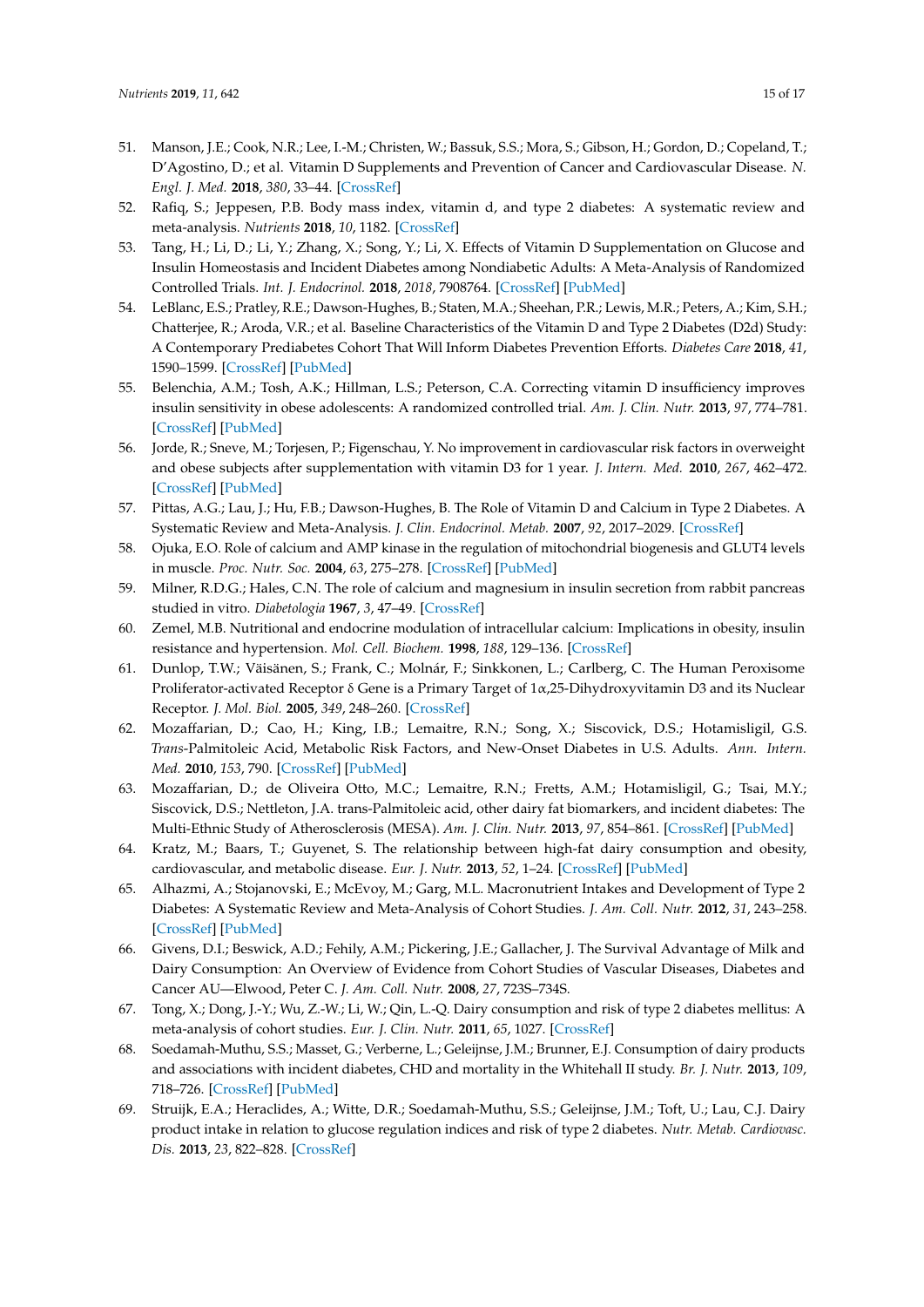- <span id="page-15-9"></span>70. Fumeron, F.; Lamri, A.; Abi Khalil, C.; Jaziri, R.; Porchay-Baldérelli, I.; Lantieri, O.; Vol, S.; Balkau, B.; Marre, M. Dairy Consumption and the Incidence of Hyperglycemia and the Metabolic Syndrome. *Diabetes Care* **2011**, *34*, 813–817. [\[CrossRef\]](http://dx.doi.org/10.2337/dc10-1772) [\[PubMed\]](http://www.ncbi.nlm.nih.gov/pubmed/21447660)
- <span id="page-15-0"></span>71. Sluijs, I.; Forouhi, N.G.; Beulens, J.W.J.; van der Schouw, Y.T.; Agnoli, C.; Arriola, L.; Balkau, B.; Barricarte, A.; Boeing, H.; Bueno-de-Mesquita, H.B.; et al. The amount and type of dairy product intake and incident type 2 diabetes: Results from the EPIC-InterAct Study. *Am. J. Clin. Nutr.* **2012**, *96*, 382–390.
- <span id="page-15-1"></span>72. Pittas, A.G.; Dawson-Hughes, B.; Li, T.; Van Dam, R.M.; Willett, W.C.; Manson, J.E.; Hu, F.B. Vitamin D and calcium intake in relation to type 2 diabetes in women. *Diabetes Care* **2006**, *29*, 650–656. [\[CrossRef\]](http://dx.doi.org/10.2337/diacare.29.03.06.dc05-1961) [\[PubMed\]](http://www.ncbi.nlm.nih.gov/pubmed/16505521)
- <span id="page-15-2"></span>73. Van Dam, R.M.; Hu, F.B.; Rosenberg, L.; Krishnan, S.; Palmer, J.R. Dietary calcium and magnesium, major food sources, and risk of type 2 diabetes in U.S. black women. *Diabetes Care* **2006**, *29*, 2238–2243. [\[CrossRef\]](http://dx.doi.org/10.2337/dc06-1014) [\[PubMed\]](http://www.ncbi.nlm.nih.gov/pubmed/17003299)
- <span id="page-15-3"></span>74. Villegas, R.; Gao, Y.-T.; Dai, Q.; Yang, G.; Cai, H.; Li, H.; Zheng, W.; Shu, X.O. Dietary calcium and magnesium intakes and the risk of type 2 diabetes: The Shanghai Women's Health Study. *Am. J. Clin. Nutr.* **2009**, *89*, 1059–1067. [\[CrossRef\]](http://dx.doi.org/10.3945/ajcn.2008.27182)
- <span id="page-15-4"></span>75. Kirii, K.; Mizoue, T.; Iso, H.; Takahashi, Y.; Kato, M.; Inoue, M.; Noda, M.; Tsugane, S. Calcium, vitamin D and dairy intake in relation to type 2 diabetes risk in a Japanese cohort. *Diabetologia* **2009**, *52*, 2542–2550. [\[CrossRef\]](http://dx.doi.org/10.1007/s00125-009-1554-x) [\[PubMed\]](http://www.ncbi.nlm.nih.gov/pubmed/19823801)
- <span id="page-15-5"></span>76. Oh, J.M.; Woo, H.W.; Kim, M.K.; Lee, Y.-H.; Shin, D.H.; Shin, M.-H.; Choi, B.Y. Dietary total, animal, vegetable calcium and type 2 diabetes incidence among Korean adults: The Korean Multi-Rural Communities Cohort (MRCohort). *Nutr. Metab. Cardiovasc. Dis.* **2017**, *27*, 1152–1164. [\[CrossRef\]](http://dx.doi.org/10.1016/j.numecd.2017.10.005) [\[PubMed\]](http://www.ncbi.nlm.nih.gov/pubmed/29167059)
- <span id="page-15-6"></span>77. Gagnon, C.; Lu, Z.X.; Magliano, D.J.; Dunstan, D.W.; Shaw, J.E.; Zimmet, P.Z.; Sikaris, K.; Grantham, N.; Ebeling, P.R.; Daly, R.M. Serum 25-hydroxyvitamin D, calcium intake, and risk of type 2 diabetes after 5 years: Results from a national, population-based prospective study (the Australian diabetes, obesity and lifestyle study). *Diabetes Care* **2011**, *34*, 1133–1138. [\[CrossRef\]](http://dx.doi.org/10.2337/dc10-2167)
- <span id="page-15-7"></span>78. Reyes-Garcia, R.; Mendoza, N.; Palacios, S.; Salas, N.; Quesada-Charneco, M.; Garcia-Martin, A.; Fonolla, J.; Lara-Villoslada, F.; Muñoz-Torres, M. Effects of Daily Intake of Calcium and Vitamin D-Enriched Milk in Healthy Postmenopausal Women: A Randomized, Controlled, Double-Blind Nutritional Study. *J. Women's Heal.* **2018**, *27*, 561–568. [\[CrossRef\]](http://dx.doi.org/10.1089/jwh.2017.6655)
- <span id="page-15-8"></span>79. Grantham, N.M.; Magliano, D.J.; Hodge, A.; Jowett, J.; Meikle, P.; Shaw, J.E. The association between dairy food intake and the incidence of diabetes in Australia: The Australian Diabetes Obesity and Lifestyle Study (AusDiab). *Public Health Nutr.* **2013**, *16*, 339–345. [\[CrossRef\]](http://dx.doi.org/10.1017/S1368980012001310)
- <span id="page-15-10"></span>80. Malik, V.S.; Sun, Q.; van Dam, R.M.; Rimm, E.B.; Willett, W.C.; Rosner, B.; Hu, F.B. Adolescent dairy product consumption and risk of type 2 diabetes in middle-aged women1–3. *Am. J. Clin. Nutr.* **2011**, *94*, 854–861. [\[CrossRef\]](http://dx.doi.org/10.3945/ajcn.110.009621)
- <span id="page-15-11"></span>81. Dehghan, M.; Mente, A.; Rangarajan, S.; Sheridan, P.; Mohan, V.; Iqbal, R.; Gupta, R.; Lear, S.; Wentzel-Viljoen, E.; Avezum, A.; et al. Association of dairy intake with cardiovascular disease and mortality in 21 countries from five continents (PURE): A prospective cohort study. *Lancet* **2018**, *392*, 2288–2297. [\[CrossRef\]](http://dx.doi.org/10.1016/S0140-6736(18)31812-9)
- <span id="page-15-12"></span>82. Rideout, T.C.; Marinangeli, C.P.F.; Martin, H.; Browne, R.W.; Rempel, C.B. Consumption of low-fat dairy foods for 6 months improves insulin resistance without adversely affecting lipids or bodyweight in healthy adults: A randomized free-living cross-over study. *Nutr. J.* **2013**, *12*, 56. [\[CrossRef\]](http://dx.doi.org/10.1186/1475-2891-12-56) [\[PubMed\]](http://www.ncbi.nlm.nih.gov/pubmed/23638799)
- <span id="page-15-13"></span>83. Aune, D.; Norat, T.; Romundstad, P.; Vatten, L.J. Dairy products and the risk of type 2 diabetes: A systematic review and dose-response meta-analysis of cohort studies. *Am. J. Clin. Nutr.* **2013**, *98*, 1066–1083. [\[CrossRef\]](http://dx.doi.org/10.3945/ajcn.113.059030) [\[PubMed\]](http://www.ncbi.nlm.nih.gov/pubmed/23945722)
- <span id="page-15-14"></span>84. Krebs-Smith, S.M.; Guenther, P.M.; Subar, A.F.; Kirkpatrick, S.I.; Dodd, K.W. Americans do not meet federal dietary recommendations. *J. Nutr.* **2010**, *140*, 1832–1838. [\[CrossRef\]](http://dx.doi.org/10.3945/jn.110.124826)
- <span id="page-15-15"></span>85. Liu, A.-D.; Zhang, B.; DU, W.-W.; Wang, H.-J.; Su, C.; Zhai, F.-Y. Milk consumption and its changing trend of Chinese adult aged 18–44 in nine provinces (autonomous region) from 1991 to 2006. *Zhonghua Yu Fang Yi Xue Za Zhi* **2011**, *45*, 304–309. [\[PubMed\]](http://www.ncbi.nlm.nih.gov/pubmed/21624323)
- <span id="page-15-16"></span>86. NIH Consensus conference. Optimal calcium intake. NIH Consensus Development Panel on Optimal Calcium Intake. *JAMA* **1994**, *272*, 1942–1948. [\[CrossRef\]](http://dx.doi.org/10.1001/jama.272.24.1942)
- <span id="page-15-17"></span>87. Ross, A.C.; Taylor, C.L.; Yaktine, A.L.; Del Valle, H.B. (Eds.) *Dietary Reference Intakes for Calcium and Vitamin D*; National Academies Press: Washington, DC, USA, 2012; Volume 130, ISBN 978-0-309-16394-1.